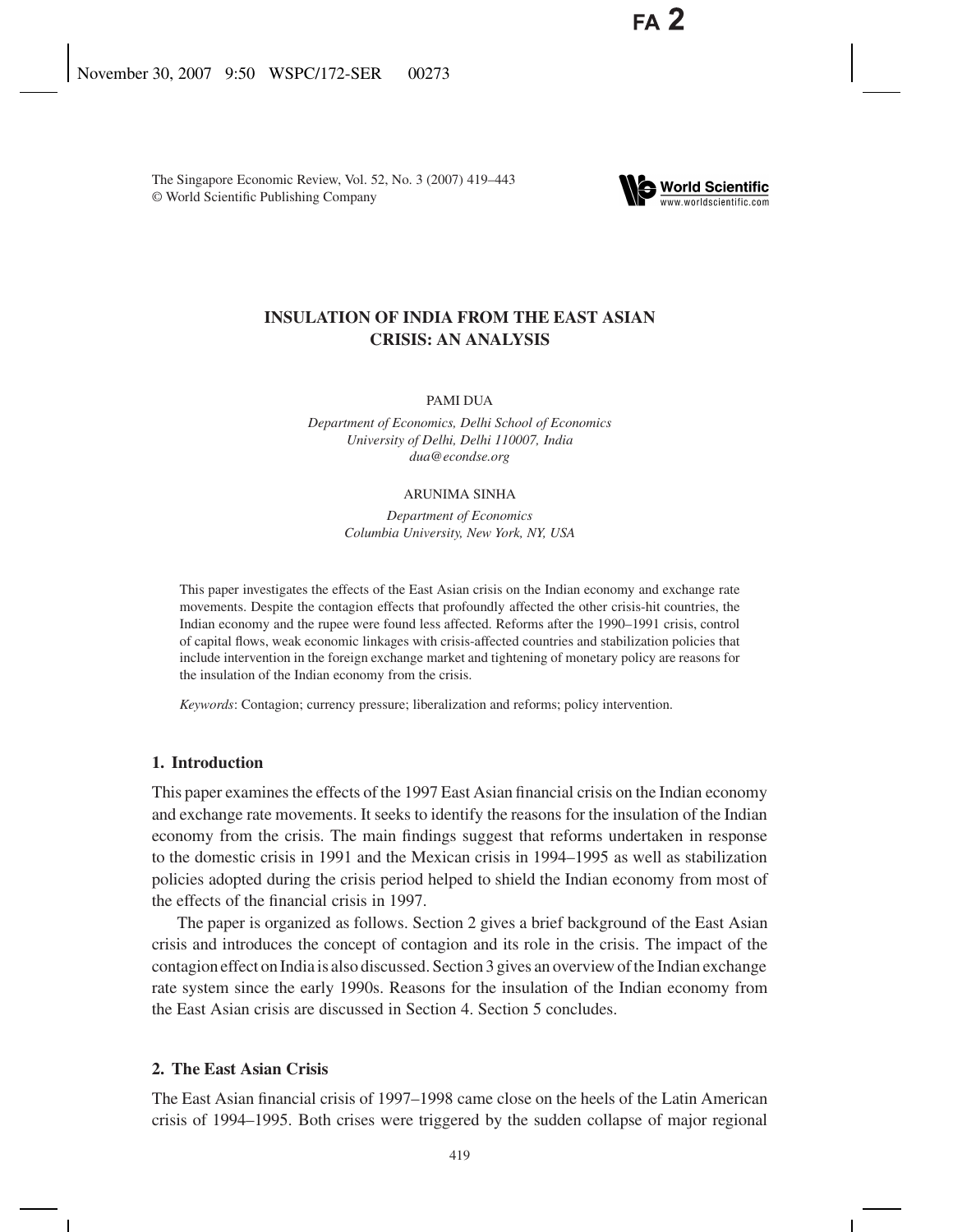currencies: the Mexican peso and the Thai baht. Prior to the crisis, several similarities between the two catalyst countries were identified. Both Mexico and Thailand had received large capital inflows and foreign investment in the 1990s and had been highly regarded by international investors. However, both had experienced deterioration in their export growth rates and rise in current account deficits in the years before the crises. The real exchange rate in Mexico and Thailand had also appreciated significantly. Overvalued exchange rates, speculative attacks and investor panic all led to currency depreciation.

There were, at the same time, significant differences between the two crises. Before the financial crisis of 1997, the model of development adopted by the East Asian economies was widely accepted as being extremely conducive for sustained economic growth over a long period. Unlike the Latin American countries, these economies were distinguished by their high rates of capital accumulation and savings, and strong cooperation between the state and the private sector. They experienced high growth rates, low rates of inflation and balanced government budgets. For example, the Thai economy had a budget surplus of 2.6% of GDP in the 1991 to 1996 period. Malaysia recorded an inflation rate of 4.2%, while Korea had a savings rate of 34.8% in the same period (Desai, 2003). In fact, as Radelet and Sachs (1998) argue, many of the usual macroeconomic indicators of any financial crisis did not register any significant changes for the East Asian economies. Thus, the crisis caught most of the global financial system.

It was, however, the factors that had made the East Asian economies such stellar successes, widely promoted by the IMF and the World Bank, which became the reasons for the financial crisis that was to follow. There was rapid capital accumulation, but it was mostly by highly leveraged industries in exports and real estate.

The most important warning sign of the impending crisis was the fragility of the financial system. Credit extended by the banks to the private sector expanded very rapidly, financed mostly by the banks' huge offshore borrowings. Financial sector claims on the private sector increased from 100% in 1990 to approximately 140% in Malaysia, Thailand and Korea. Programs of partial financial liberalization in the late 1980s and early 1990s had allowed the banks to channel foreign money into the domestic sector. For example, in Thailand, foreign liabilities of commercial banks increased from 5.9% to 28.4% of GDP between 1992 and 1995 (Radelet and Sachs, 1998). As the numbers in Table 1 show, the total international claims held by foreign banks increased from about US\$185 billion for Thailand, Korea and Indonesia in the end of 1995 to US\$231 billion in mid-1997. A large part of this bank credit was used by the private sector for real estate investment. Real estate loans ranged from 30% to 40% in Thailand and 15% to 25% in South Korea by late 1997 (Desai, 2003). Significant amounts of foreign capital were flowing into the real estate sector of the East Asian economies due to the abnormally high rates of return that were offered. For instance, in the mid-1990s, the annual return on building a skyscraper in Bangkok was close to 20%.

The problem of moral hazard afflicted much of the credit extended to the private sector. As the finance companies and banks borrowed heavily from abroad, they accumulated short-term unhedged liabilities and lent long-term to finance projects with questionable viability, and soon the borrowers missed repayments. These structural imperfections led to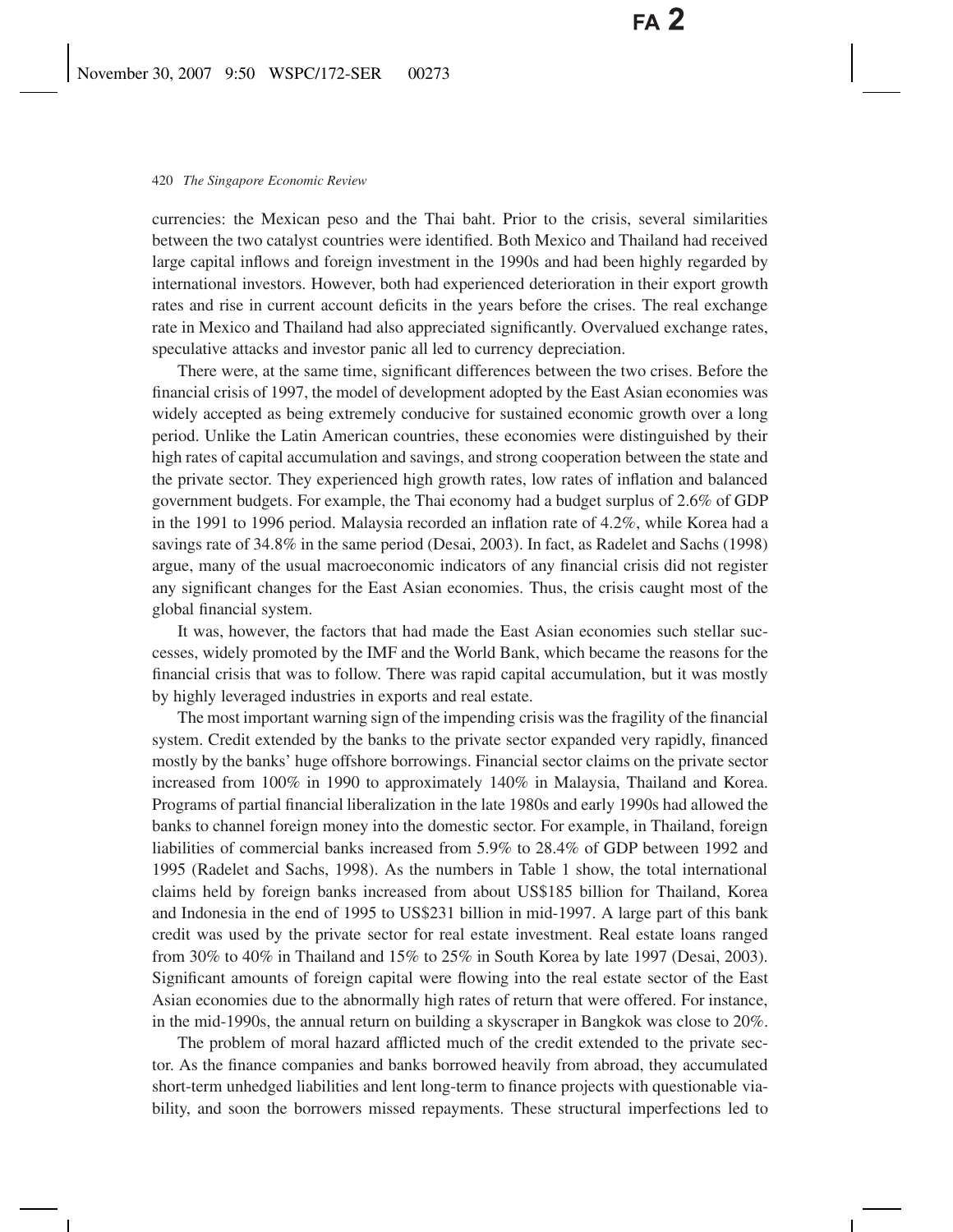| Country     | End 1995 | End 1996 | Mid-1997 |
|-------------|----------|----------|----------|
| Thailand    | 62.8     | 70.2     | 69.4     |
| Indonesia   | 44.5     | 55.5     | 58.7     |
| Malaysia    | 16.8     | 22.2     | 28.8     |
| Philippines | 8.3      | 13.3     | 14.1     |
| Korea       | 77.5     | 100.0    | 103.4    |

#### Table 1. International Claims Held by Foreign Banks: Total Outstanding

*Note*: Figures are in US\$ billion.

*Source*: Bank for International Settlements.

distortions where the ratios of corporate debt-to-equity averaged 395% in South Korea and 450% in Thailand as the borrowing boom accelerated, compared to 106% in USA.

The large capital inflows created an investment boom in East Asia. Although the investment boom represented a significant positive shock to these economies, it contributed to asset price and widened their current account deficits at the same time.

The borrowing boom, therefore, was in several ways, the catalyst of the East Asian financial crisis. Although the economies had strong fundamentals, their financial excesses made them vulnerable to external shocks. Borrowing short-term, lending long-term, borrowing in dollars and yen and investing in assets which yielded returns in domestic currencies made them even more so. In 1995, the strengthening dollar (against the yen) led to an appreciation of the East Asian currencies that were quasi-fixed against the dollar. The appreciation and the weaker external demand since 1996 weakened their exports and threatened the stability of the domestic currencies. There were additional risks — banks in the debtor Asian five countries (Thailand, Indonesia, South Korea, Philippines and Malaysia) could not hedge their net holdings of short-term dollar liabilities in the pre-crisis period. Risk premiums in the domestic interest rates of debtor economies with original  $\sin^1$  were also higher than on dollar assets of comparable maturity. Therefore, the banks tended to overborrow in dollars without covering for exchange rate risk. When a speculative currency attack occurred in this situation, it forced an immediate repayment of short-term dollar debts. The banks could have tried to defend the respective currencies by running down the reserves, but eventually the currency would have to be devalued. The combination of these factors initiated the East Asian crisis in Thailand.

Table 2 shows the change in some of the crisis indicators in the five East Asian countries and India. In Malaysia, the ratio of financial institutions' claims-to-domestic GDP had increased to 144.6% by 1996. The Thai current account deficit reached 8% of the GDP in late 1996, prompting foreign creditors to withdraw their Thai stockholdings. Thailand's central

<sup>&</sup>lt;sup>1</sup>The concept of "original sin" is discussed by Eichengreen *et al.* (2003). It is a situation in which the domestic currency cannot be used to borrow abroad or long-term domestically. In the presence of this incompleteness, financial fragility is unavoidable because all domestic investments will have either a currency mismatch or a maturity mismatch.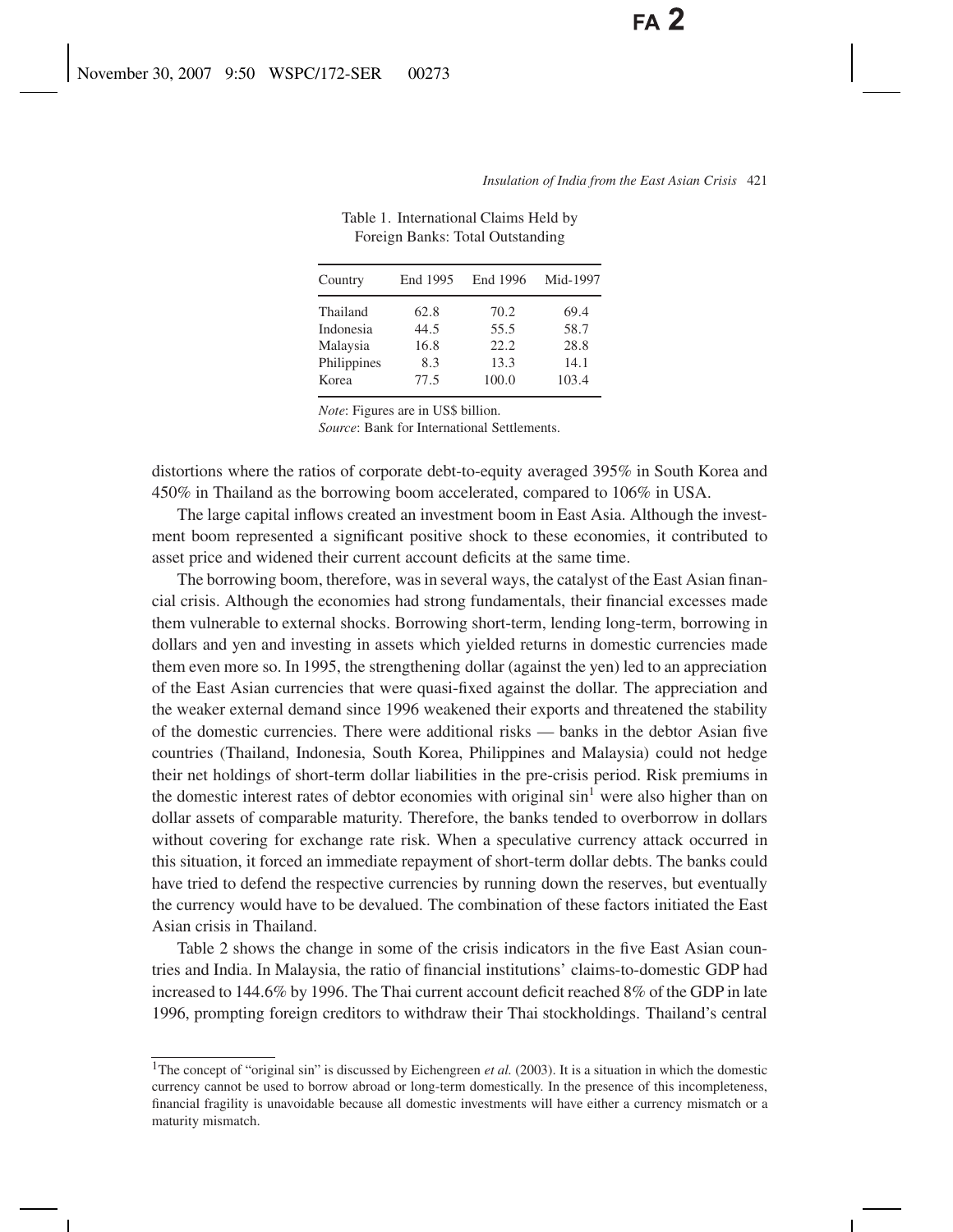| Country     | Indicators                         |                                    |                                                     |       |  |  |  |  |
|-------------|------------------------------------|------------------------------------|-----------------------------------------------------|-------|--|--|--|--|
|             | Current Account/GDP<br>$(\%)$ 1996 | Capital Account/GDP<br>$(\%)$ 1996 | Financial Inst. Claims on<br>Private Sector/GDP (%) |       |  |  |  |  |
|             |                                    |                                    | 1990                                                | 1996  |  |  |  |  |
| Thailand    | $-8.0$                             | 10.6                               | 83.1                                                | 141.9 |  |  |  |  |
| Indonesia   | $-3.5$                             | 4.9                                | 50.6                                                | 55.4  |  |  |  |  |
| Malaysia    | $-5.3$                             | 9.4                                | 71.4                                                | 144.6 |  |  |  |  |
| Philippines | $-4.3$                             | 11.0                               | 19.3                                                | 48.4  |  |  |  |  |
| Korea       | $-4.8$                             | 4.8                                | 56.8                                                | 65.7  |  |  |  |  |
| India       | $-1.6$                             | 3.1                                | 26.8                                                | 24.7  |  |  |  |  |

|  |  |  | Table 2. Selected Crisis Indicators |
|--|--|--|-------------------------------------|
|--|--|--|-------------------------------------|

*Source*: Radelet and Sachs (1998).

bank tried to initially support the baht in the face of declining inflows of foreign exchange, but then gave up.

The collapse of the Thai baht formally initiated the East Asian financial crisis. Other regional currencies followed suit, and the financial crisis rapidly turned into a full-blown downturn, with significant effects on the real sector.

Contagion, which may be defined as the transmission of a crisis to a particular country due to its real and financial interdependence with countries that are already experiencing a crisis (Fratzcher, 1998), was clearly evident in the case of the East Asian economies. Although the crisis was triggered off in Thailand's financial markets, it spread fairly quickly to Malaysia, Korea, Philippines and Indonesia. Real linkages between the economies meant that the effects were not delimited to the financial sector only. The affected economies witnessed a sharp decline in output, employment and standards of living.

The failure of the Thai central bank to support the baht and its subsequent float, or more correctly, depreciation on 2 July 1997, had an impact on the currencies of the neighboring countries such as Malaysia, Indonesia and Philippines.<sup>2</sup> By the early last quarter of 1997, the ringgit had lost 30% of its value (Table 3). In South Korea, the widespread bankruptcies of corporations sent stock prices spiraling downwards, which prompted foreign investors to dump their holdings. After initial attempts by the central bank to support the won by running down reserves and raising the interest rates, South Korea also abandoned the defense of its currency in November 1997. Hence, the financial interlinkages between the East Asian economies led to the transmission of the crisis that began in Thailand to the entire region, with the exceptions of Japan and Singapore.

From Table 3, it is shown that the highest percentage change in the baht occurred in January 1998, and this followed a persistent decline in foreign reserves from a high of more than \$31 billion in October 1997. Both these facts illustrate the advent of the currency

<sup>&</sup>lt;sup>2</sup>Contagion is first manifested through the depreciation (sudden and large) in currencies across countries that have financial interlinkages.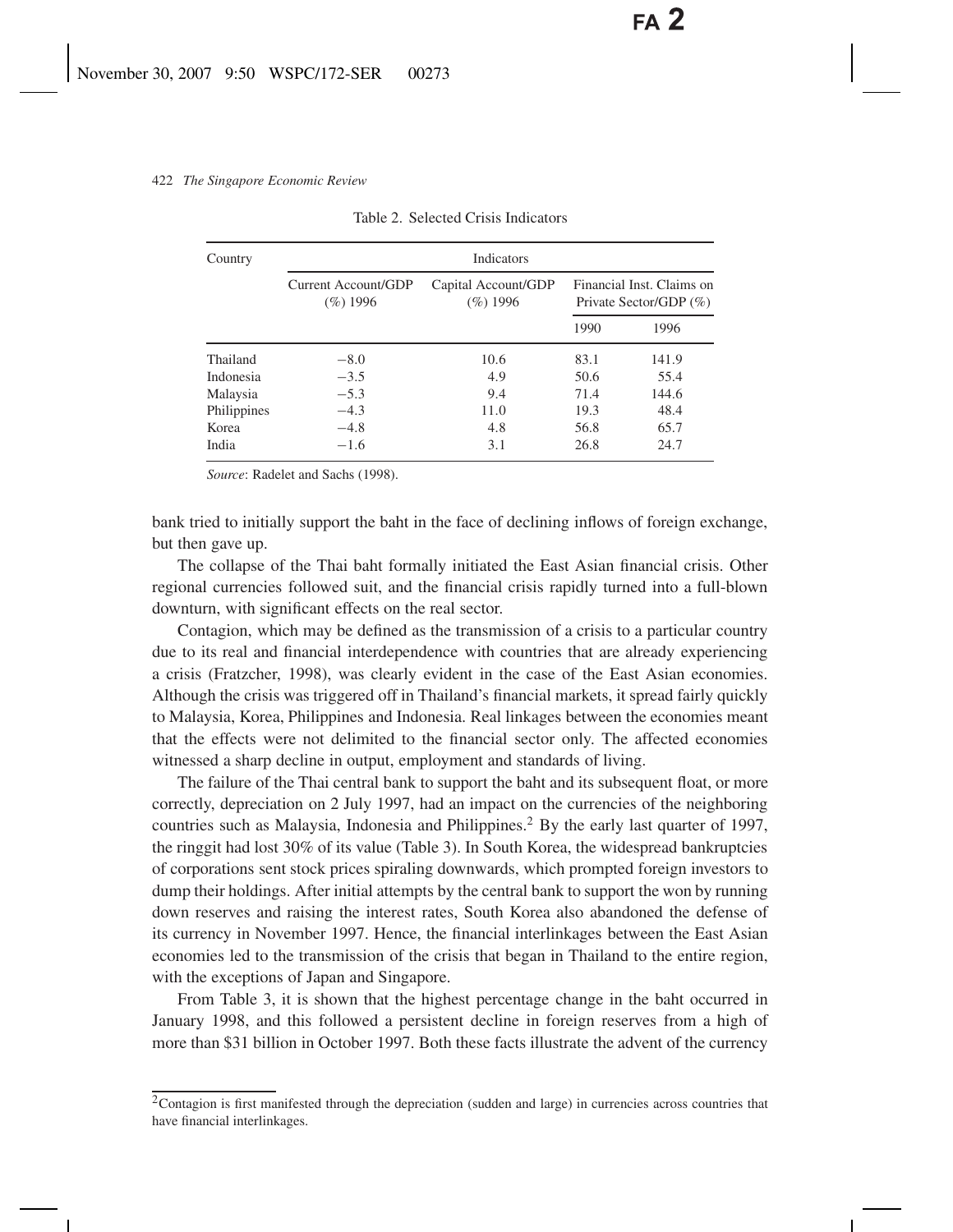|               | India     |                         | South Korea |          | Malaysia  |          | Thailand  |                         |
|---------------|-----------|-------------------------|-------------|----------|-----------|----------|-----------|-------------------------|
|               | $\%$      | Foreign                 | $\%$        | Foreign  | $\%$      | Foreign  | $\%$      | Foreign                 |
|               | Change in | Exchange                | Change in   | Exchange | Change in | Exchange | Change in | Exchange                |
|               | Exchange  | Reserves                | Exchange    | Reserves | Exchange  | Reserves | Exchange  | Reserves                |
|               | Rate      | $(\mathbb{S}\text{bn})$ | Rate        | \$bn)    | Rate      | \$bm)    | Rate      | $(\mathbb{S}\text{bn})$ |
|               | (from     |                         | (from       |          | (from     |          | (from     |                         |
|               | June      |                         | June        |          | June      |          | June      |                         |
|               | 1997)     |                         | 1997)       |          | 1997)     |          | 1997)     |                         |
| Jul-97        | $-0.22$   | 29.64                   | 0.23        | 33.45    | 2.45      | 21.82    | 23.60     | 30.35                   |
| Aug-97        | 0.29      | 29.85                   | 0.90        | 31.14    | 9.66      | 22.11    | 32.58     | 25.86                   |
| Sep-97        | 1.59      | 29.15                   | 2.41        | 30.43    | 19.91     | 22.27    | 44.30     | 29.54                   |
| $Oct-97$      | 1.18      | 29.65                   | 4.13        | 30.51    | 30.61     | 22.34    | 53.05     | 31.21                   |
| Nov-97        | 3.94      | 27.61                   | 15.97       | 24.40    | 34.13     | 21.88    | 59.96     | 26.18                   |
| Dec-97        | 9.36      | 27.57                   | 65.68       | 20.40    | 49.49     | 20.90    | 80.25     | 26.89                   |
| Jan-98        | 9.31      | 27.60                   | 90.56       | 23.51    | 73.63     | 19.82    | 116.03    | 26.57                   |
| Feb-98        | 8.51      | 27.18                   | 82.62       | 26.71    | 51.23     | 19.92    | 87.61     | 26.08                   |
| Mar-98        | 10.32     | 28.76                   | 67.11       | 29.75    | 48.14     | 19.91    | 68.34     | 27.61                   |
| Apr-98        | 10.67     | 29.04                   | 56.33       | 35.54    | 48.07     | 19.86    | 62.36     | 29.46                   |
| May-98        | 12.76     | 28.35                   | 56.78       | 38.76    | 50.91     | 19.83    | 60.45     | 27.38                   |
| Jun-98        | 17.79     | 26.77                   | 57.12       | 40.90    | 58.49     | 19.81    | 73.39     | 26.50                   |
| Jul-98        | 18.69     | 26.82                   | 45.04       | 43.02    | 64.95     | 19.65    | 69.16     | 26.70                   |
| Aug-98        | 19.29     | 27.59                   | 47.84       | 45.09    | 66.71     | 19.69    | 71.24     | 27.79                   |
| $Sep-98$      | 18.68     | 28.90                   | 54.70       | 46.98    | 51.38     | 20.82    | 65.64     | 27.29                   |
| $Oct-98$      | 18.13     | 29.44                   | 51.10       | 48.83    | 51.04     | 22.86    | 56.43     | 28.48                   |
| <b>Nov-98</b> | 18.36     | 29.40                   | 45.00       | 50.02    | 50.94     | 23.09    | 49.91     | 28.89                   |
| Dec-98        | 18.97     | 29.83                   | 36.58       | 52.04    | 51.03     | 25.68    | 48.94     | 29.54                   |

Table 3. Foreign Exchange Reserves and Percentage Change in Exchange Rates

*Note:* Bold numbers denote maximum levels.

*Source:* Various Central Banks and IFS.

crisis in Thailand. Malaysia and South Korea also saw the maximum depreciation in their respective currencies in January 1998. The foreign reserves in South Korea began to fall in October 1997. Unlike Malaysia, however, where the decline in reserves was not reversed almost until the last quarter of 1998, Korean reserves recovered almost immediately in April 1998. The Indian rupee did not experience such extreme depreciation. The maximum percentage change was only about 20%, and this occurred well after baht, won and ringgit had experienced their deepest depreciation. Foreign reserves did not fluctuate widely. These factors together suggest that India remained relatively immune from the contagion effect.

Table 3 shows some interesting results: Thailand, Malaysia and South Korea all experienced large deviations in the exchange rates<sup>3</sup> from the trend level in June 1997. In contrast, India witnessed a comparatively mild change in the rupee–dollar rate during the same period.

<sup>3</sup>Exchange rates in Table 3 measure price of the US dollar in terms of the domestic currency. For example, the rupee–dollar exchange rate is the amount of US dollar per rupee. A fall in *e* therefore implies a depreciation of the domestic currency.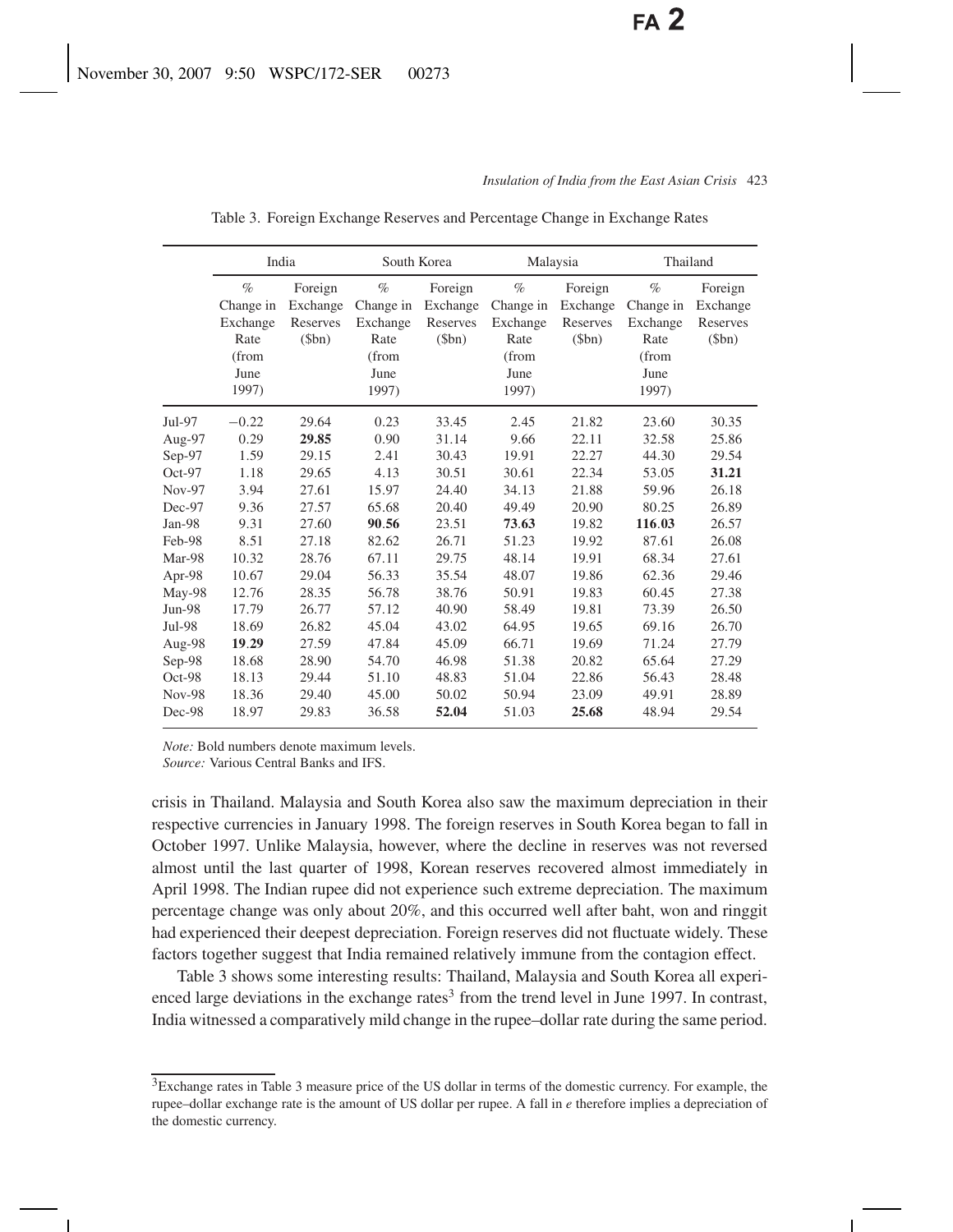This reinforces the conclusions of Table 2: India was relatively isolated from the East Asian crisis.

To capture the effect of the depreciation of the baht on the other East Asian currencies during the crisis period, an index of currency pressure is developed in Dua and Sinha (2007). They first introduce a measure of currency pressure, a weighted average of the percentage devaluation of the domestic currency above its trend and the percentage loss in reserves. The weights used are measured as the inverse of the variance for each variable. *e* is the exchange rate in US dollars per unit of the domestic currency.  $\overset{o}{e}$  measures the effect of an overvalued currency and is calculated using the difference of the average real exchange rate over the period prior to the crisis (September 1994 to May 1997) and the actual real exchange rate during each month of the crisis. The trend of the exchange rate  $((\sum e)/n)$  is measured as the average rate of nominal depreciation or appreciation prior to the crisis. Thus, the numerator of the first term  $(\stackrel{\circ}{e} - (\sum \stackrel{\circ}{e})/n)$  in Equation (1) measures the percentage devaluation of the domestic currency above its trend. *Res*is the amount of foreign exchange reserves in billions of dollars. *Res* is calculated using the difference of the average foreign reserves over the period prior to the crisis (September 1994 to May 1997) and the actual reserves during each month of the crisis:

$$
CC_t = \frac{\left(\stackrel{o}{e} - (\sum \stackrel{o}{e})/n\right)}{\sigma_e} + \frac{\left(\stackrel{o}{Res}\right)}{\sigma_{res}},\tag{1}
$$

where *n* is the number of time periods and  $\sigma_e$  and  $\sigma_{res}$  are the standard deviations of the percentage changes in the exchange rate and reserves over the period January 1993 to May 1997. The measure may be interpreted as follows: a depreciation of the domestic currency, i.e., a fall in *e* and a fall in reserves *res*, reduces the value of *CC* and hence represents higher currency crisis. A higher value of the currency pressure measure indicates a lower contagion level.

The index of currency pressure is constructed for India, South Korea, Malaysia and Thailand. As monthly data is irregular for the Philippines and Indonesia for the period of analysis, these two countries are excluded from our analysis.

We provide a graphical analysis of the crisis using Figures 1–8. These illustrate the impact of the crisis in two sub-periods — July 1997 to February 1998, and March to December 1998. For country-specific discussion, we refer to figures for Thailand (Figures 1 and 2), Malaysia (Figures 3 and 4), South Korea (Figures 5 and 6) and India (Figures 7 and 8). The first set of the figures in each pair refers to the corresponding graphs of exchange rate and foreign reserves movement; the second set is the path of the index of currency pressure. Pair-wise figures capture the fluctuations in the exchange rates, foreign reserves and the index of currency pressure in each country.

Although the baht experienced its biggest depreciation in January 1998, the currency pressure index fluctuated wildly between July 1997 and March 1998. It is noted from Figure 1 that the baht depreciated by almost 50% in July 1997 at the onset of the crisis. Corresponding to this time, Figure 2 shows that the index attained its lowest value, i.e., currency pressure was very high.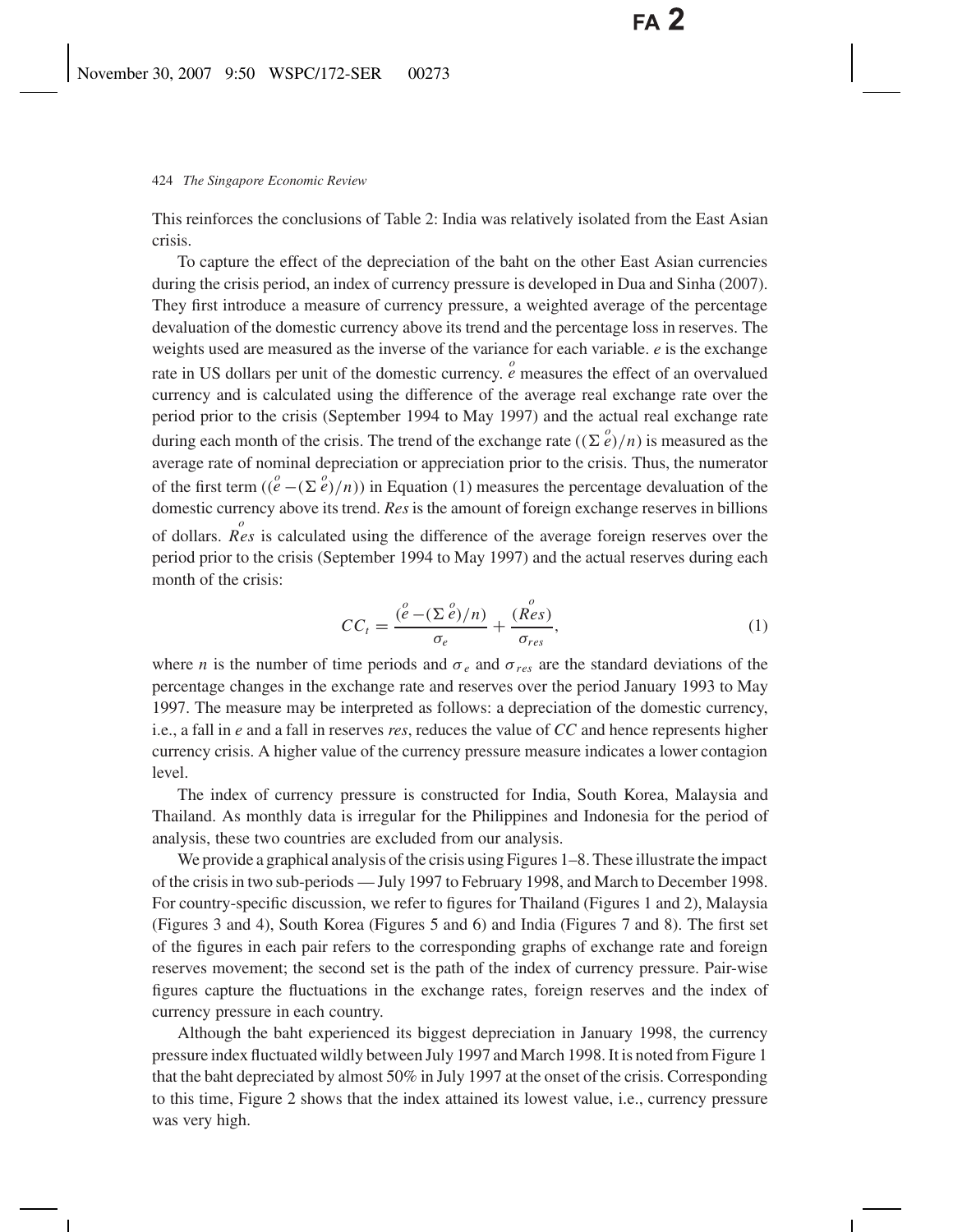

Figure 1. Exchange Rate and Foreign Exchange Reserves in Thailand *Note*: The light grey shaded region denotes the first sub-period of the crisis (July 1997 to February 1998). The dotted region is the second sub-period (March 1998 to December 1998).



Figure 2. Index of Currency Pressure from February 1993 to December 1998 in Thailand *Note*: The light grey shaded region denotes the first sub-period of the crisis (July 1997 to February 1998). The dotted region is the second sub-period (March 1998 to December 1998).

For the case of Korea, as mentioned earlier, the central bank tried to defend the currency against early speculative attacks. It can be seen from Figure 5 that when the bank abandoned the defense of the won in November 1997, it plummeted. At this time, Figure 6 shows that the currency pressure index attained its lowest values in December 1997 and January 1998.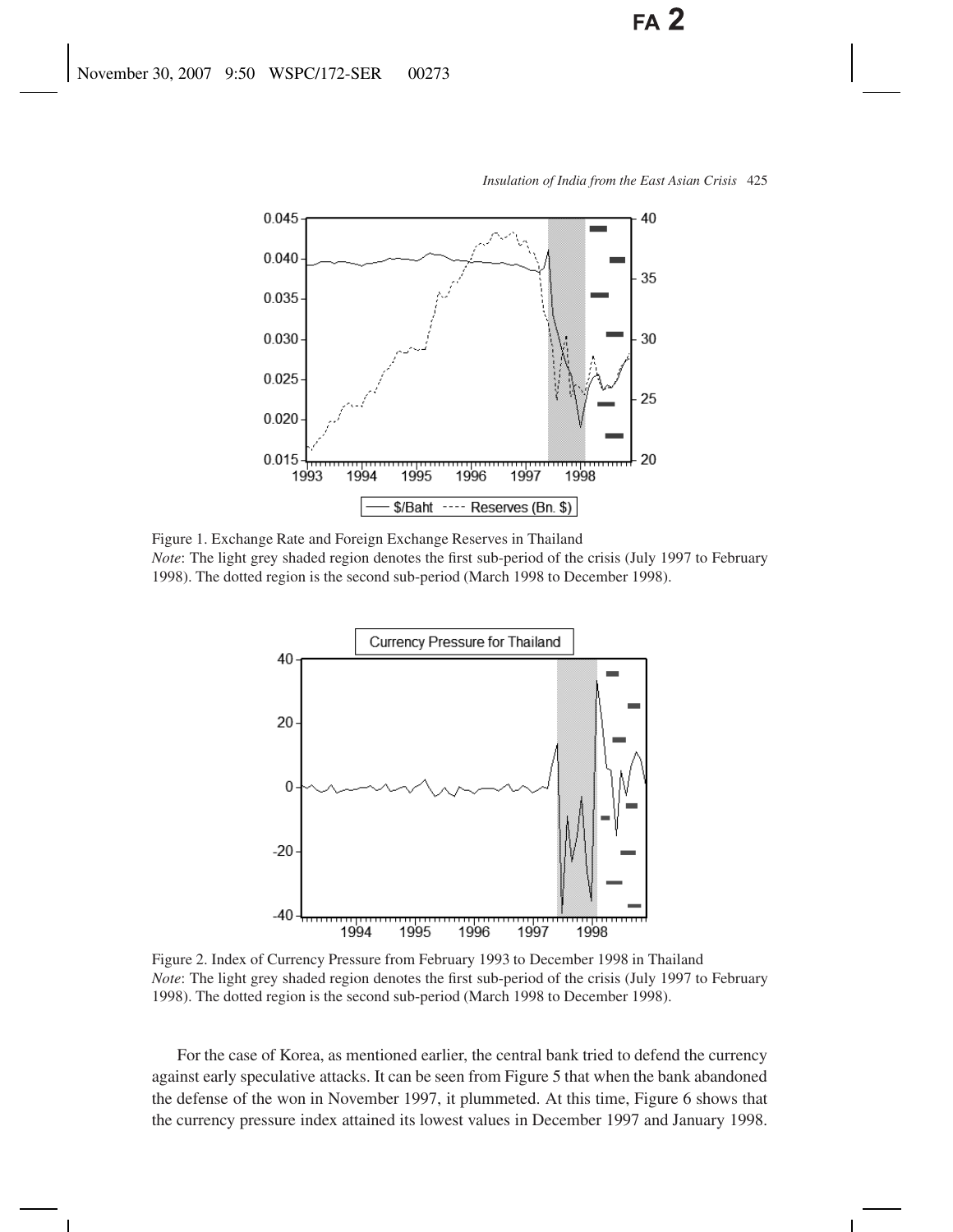

Figure 3. Exchange Rate and Foreign Exchange Reserves in Malaysia *Note*: The light grey shaded region denotes the first sub-period of the crisis (July 1997 to February 1998). The dotted region is the second sub-period (March 1998 to December 1998).



Figure 4. Index of Currency Pressure from February 1993 to December 1998 in Malaysia *Note*: The light grey shaded region denotes the first sub-period of the crisis (July 1997 to February 1998). The dotted region is the second sub-period (March 1998 to December 1998).

Although the case of Malaysia was different from the other affected countries by the management of the crisis later, it also abandoned its quasi-currency peg. Within days of the Thai baht devaluation, the Malaysian ringgit was hit by a speculative attack. For the period of analysis, Figure 4 shows that the index for Malaysia fell to its lowest values, coinciding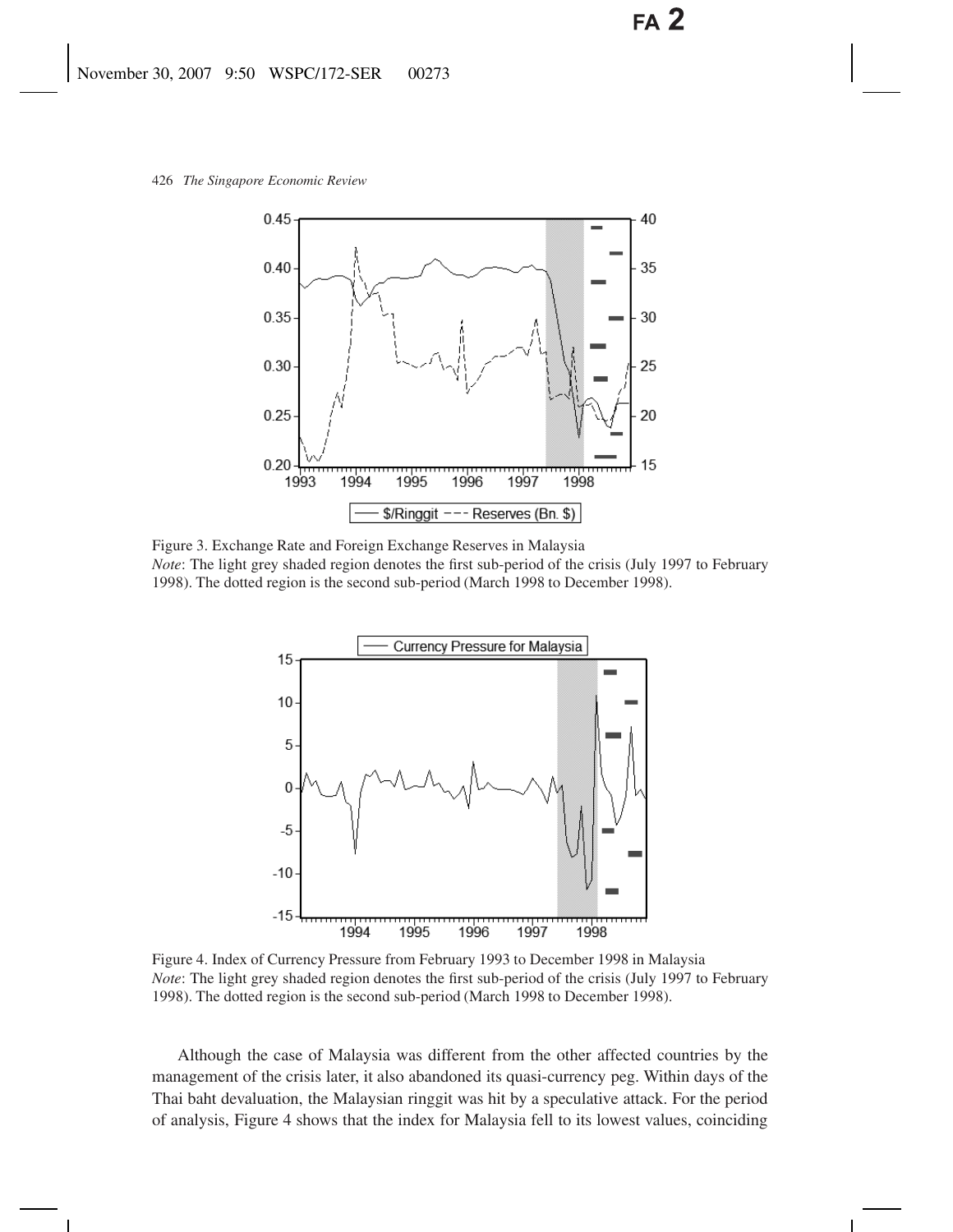

Figure 5. Exchange Rate and Foreign Exchange Reserves in Korea *Note*: The light grey shaded region denotes the first sub-period of the crisis (July 1997 to February 1998). The dotted region is the second sub-period (March 1998 to December 1998).



Figure 6. Index of Currency Pressure from February 1993 to December 1998 in Korea *Note*: The light grey shaded region denotes the first sub-period of the crisis (July 1997 to February 1998). The dotted region is the second sub-period (March 1998 to December 1998).

with the largest depreciation of the ringgit. It can also be seen from Figure 3 that foreign reserves had fallen at the time the country was trying to maintain the currency peg.

India experienced some of the fluctuations in the currency pressure index that affected the East Asian economies, but these were not as sharp as in the crisis-hit economies. The index did see some falls in November and December 1997 and later in June 1998 as evident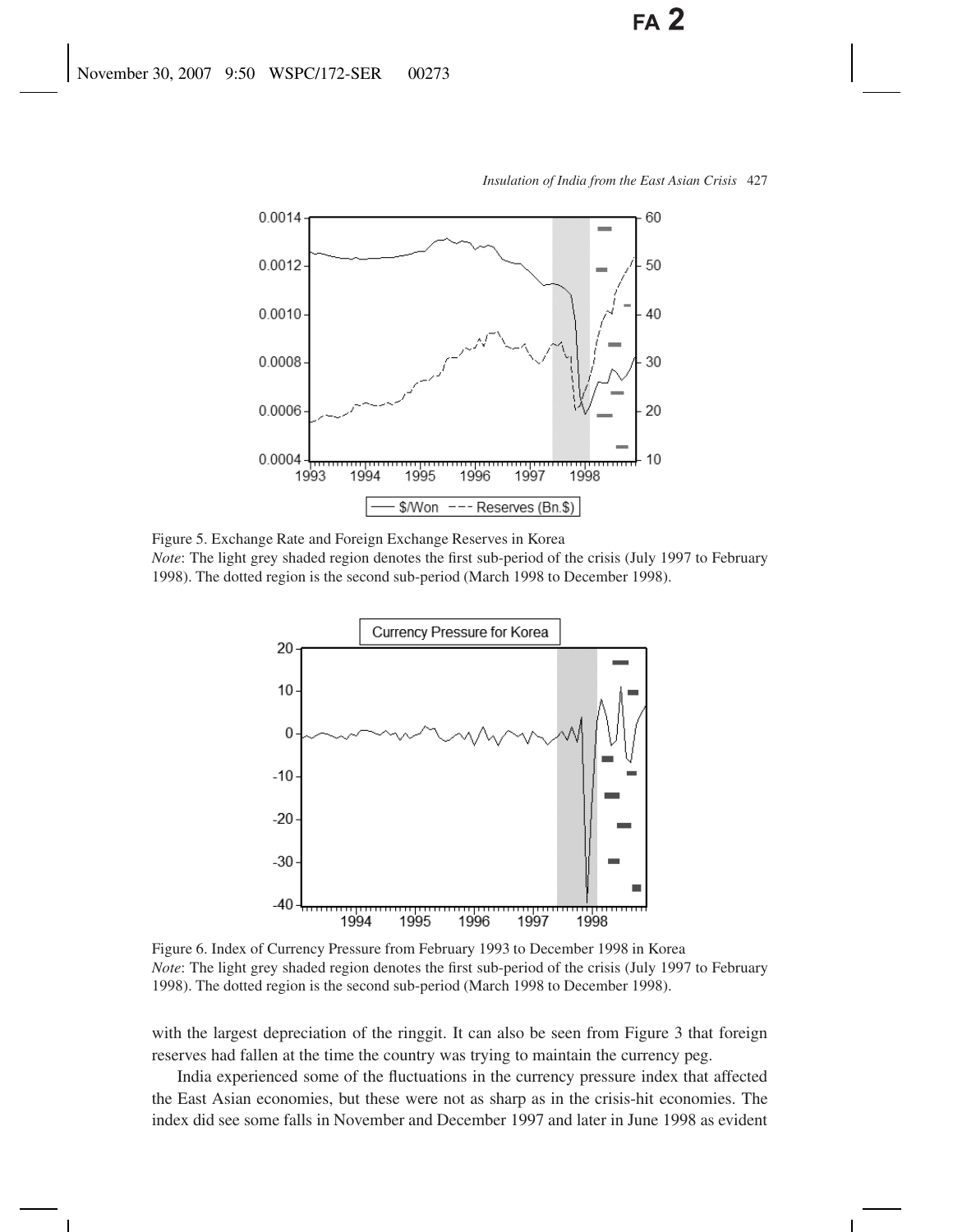

Figure 7. Exchange Rate and Foreign Exchange Reserves in India *Note*: The light grey shaded region denotes the first sub-period of the crisis (July 1997 to February 1998). The dotted region is the second sub-period (March 1998 to December 1998).



Figure 8. Index of Currency Pressure from February 1993 to December 1998 in India *Note*: The light grey shaded region denotes the first sub-period of the crisis (July 1997 to February 1998). The dotted region is the second sub-period (March 1998 to December 1998).

from Figure 8. The largest depreciation of the rupee came in August 1998. It is interesting to note that the rupee appreciated marginally in July 1997, at a time when Thailand, South Korea and Malaysia experienced depreciation. From Figure 7, it can be seen that after the depreciation of the rupee, foreign reserves began to increase again.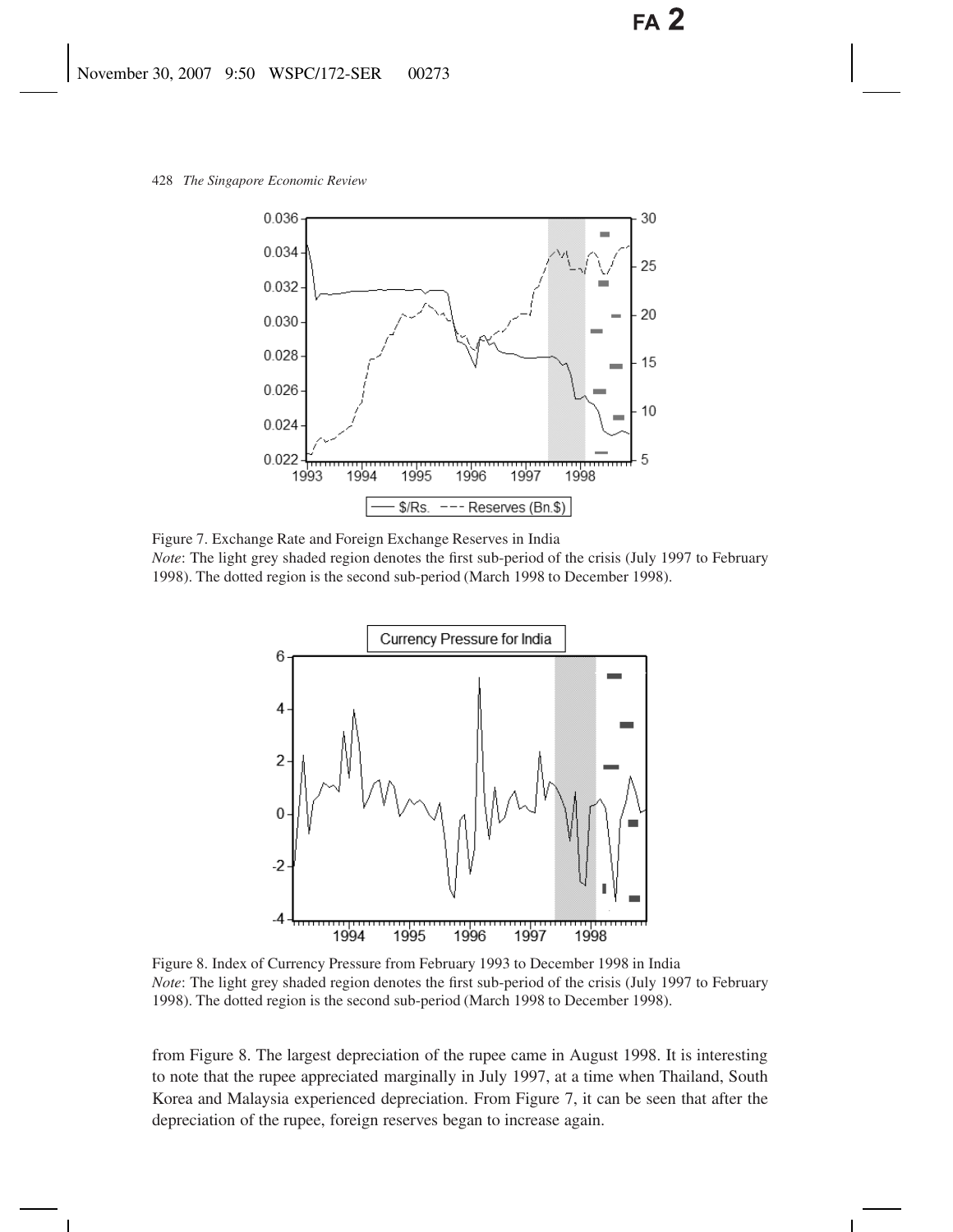Korea led a temporary turnaround in the Asian financial markets. As can be seen from Figures 5 and 6, the exchange rate and currency crisis measure recovered slightly after December 1997. By March 1998, however, the Asian financial markets suffered another setback, and the values of relevant variables (exchange rates, foreign reserves and currency crisis measure) worsened rapidly again. The renewed financial pressure began to abate about May/June1998. The won began to stabilize, gaining against the US dollar, and was followed by other Asian currencies recovering.

By November 1998 and January 1999, Thailand and Korea were well on their way to recovery. In case of Malaysia, the ringgit had bottomed out by June 1998.

## **2.1.** *Contagion effects*

The measure of currency pressure developed above is now used to analyze the contagion effects. From mid-August 1997, the contagion spread rapidly to other ASEAN economies and by October, its effects were felt outside this bloc of countries. The East Asian economies continued to feel the effects of contagion until December 1997 and January 1998.

In the first period, as seen in Figure 2, Thailand experienced significant currency pressure through all the three channels — money supply, foreign reserves and the exchange rate. The path of the currency pressure index is extremely volatile. Similarly, the index was volatile for Malaysia and Korea (Figures 4 and 6). However, it can be seen that India did not experience wild fluctuations in the currency pressure index (Figure 8).

Currency pressure in Thailand and Korea tapered off in the second sub-period. Malaysia, however, continued to experience a volatile index, even though the fluctuations were less extreme compared to the first part of the crisis period. This period did see more fluctuations in the index for India — both with respect to the other economies, as well as compared to the previous sub-period.

Dua and Sinha (2007) study the contagion effects of the East Asian crisis for Thailand, Korea, Malaysia and India using panel data analysis. As Thailand was where the crisis originated, it is treated as a case of currency pressure rather than contagion. Malaysia and Korea showed significant contagion effects between June 1997 and December 1998. However, India did not exhibit any such effects for the period.<sup>4</sup> GDP growth rates of the affected countries in the neighborhood of the crisis period shown in Table 4 illustrate India's relative insulation. The five crisis-hit East Asian countries (Thailand, Korea, Malaysia, Indonesia and Philippines) as well as India clocked GDP growth rates of over 6% in 1996. By 1998,

$$
CC_{it} = \alpha_{it} + \beta_{1i}m_{it} + \beta_{2i}res_{it} + \beta_{3i}e_{it} + u_{it},
$$

<sup>4</sup>A detailed analysis of the contagion effect is present in Dua and Sinha (2007). The contagion model is estimated using panel data for the four countries — India, Thailand, Korea and Malaysia — over the period June 1997 and December 1998 as follows:

where *i* is the index of countries and *t* is the time index in months. Three economic fundamentals are used to examine the contagion effect: *m* is the ratio of money supply, M3, to the index of industrial production (*y*); *res* is the ratio of foreign reserves to *y*; and *e* is the real exchange rate. The literature on contagion models expects *CC* to be negatively related to *m* and *e*, and positively related to *res*. The estimation results indicate that there was only weak contagion effect in India. This is in sharp contrast to the results of other countries.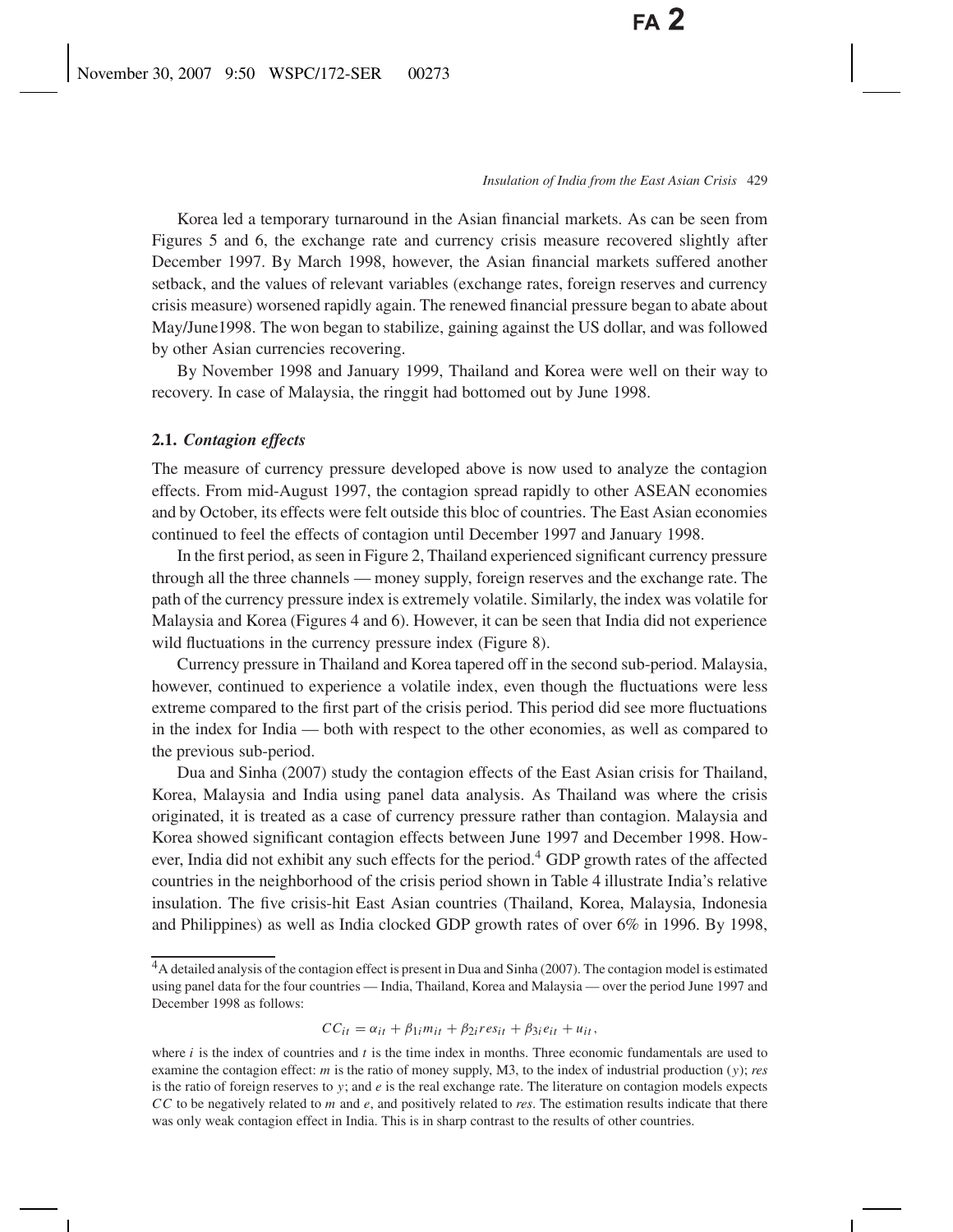| Country     | GDP Growth Rate $(\%)$ |      |         |  |  |  |
|-------------|------------------------|------|---------|--|--|--|
|             | 1996                   | 1997 | 1998    |  |  |  |
| Thailand    | 6                      | $-1$ | $-11$   |  |  |  |
| Malaysia    | 10                     | 7    | $^{-7}$ |  |  |  |
| Korea       | 7                      | 5    | $-7$    |  |  |  |
| Indonesia   | 8                      | 5    | $-13$   |  |  |  |
| Philippines | 6                      | 5    | $-1$    |  |  |  |
| India       |                        |      |         |  |  |  |

| Table 4. GDP Growth During the East |  |
|-------------------------------------|--|
| Asian Crisis Period                 |  |

*Source*: World Development Indicators.

the East Asian countries recorded negative growth rates, while India's growth rate remained robust.

### **3. India's Prelude to the East Asian Crisis**

It is clear from Section 2 that there was very little contagion in India. As figures in Table 2 reiterate, India did not exhibit similar crisis indicators.

India had learnt from the lessons drawn from its own external crisis in 1991, several of which were reinforced by the Mexican peso crisis. In this section, we first present a brief overview of the Indian exchange rate experience. This is followed by a discussion of the exchange rate policies adopted by the central bank in the 1990s, many of which helped India to insulate itself from the East Asian crisis.

We begin with some background on India's economy leading to the liberalization measures. Preceding the first economic crisis in 1965–1967, which was a result of two successive droughts, independent India suffered a "quiet" balance of payments (BOP) crisis. Slow growths of agriculture and exports combined with the large investment demands of the third Five-Year Plan led to a balance of payments deficit that was contained using import controls. These were extremely severe and hampered both production and exports. Even before the crisis of 1965 was fully realized, there were already concerns about the low level of foreign reserves.

In June 1966, India experienced its first major devaluation, following the recommendations of the World Bank. Reserves had, by this time, hit rock bottom. In nominal terms, the devaluation was massive: from 4.76 to 7.5 rupees (36.5%) per US dollar. This was accompanied by other liberalization measures. Between 1965 and 1970, the balance of payments situation improved, despite large falls in the net foreign aid disbursed. Foreign reserves increased, reaching some of the highest levels seen in the past decade. However, reserves fell again in 1971.

The second macroeconomic crisis hit the country between 1973–1975. The balance of payments started to deteriorate in October 1973 as a result of oil price increases. Terms of trade worsened by 40% between 1972 and 1975, and the current account deficit increased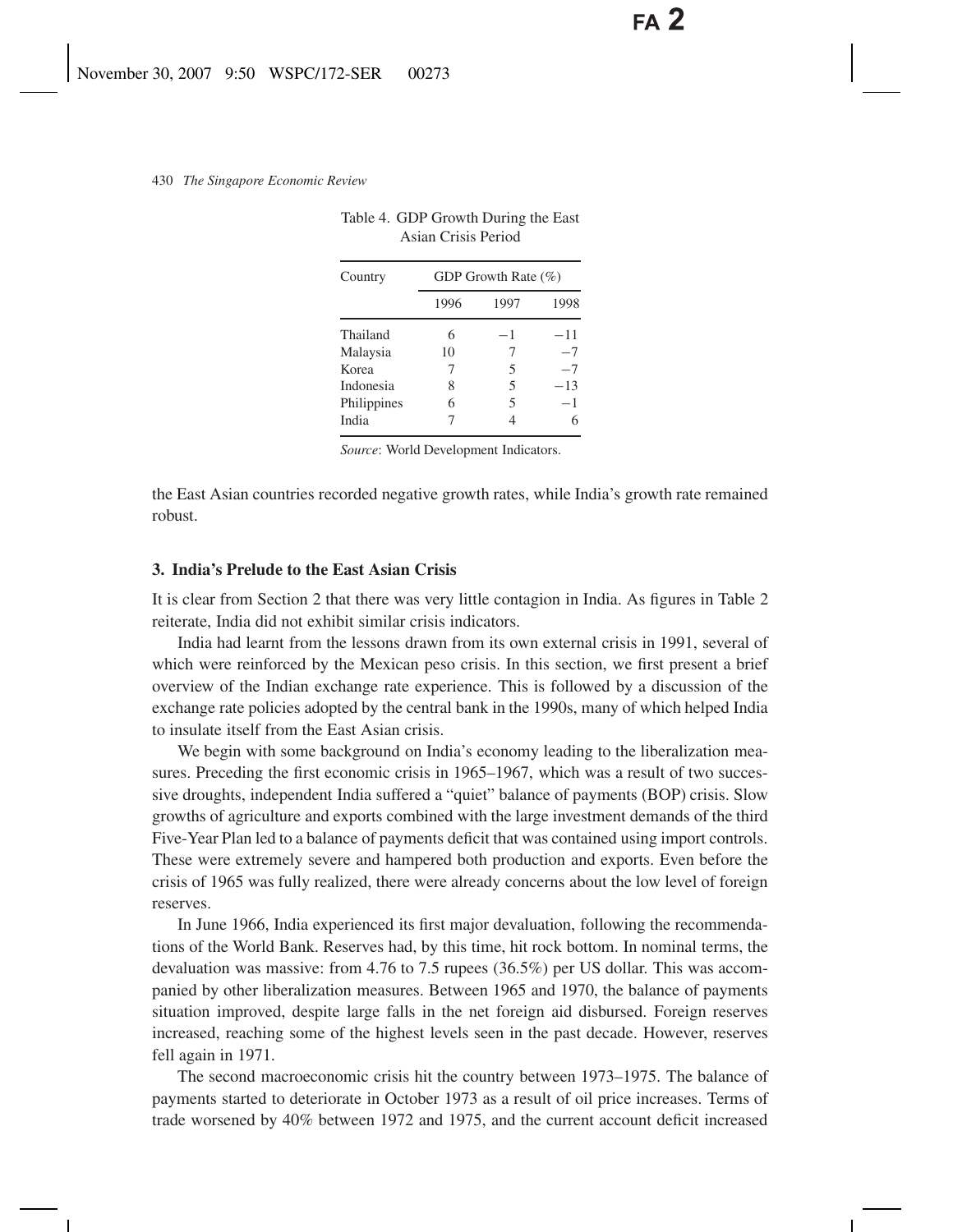from \$455 million to \$951 million during the same period. The fall in the current account occurred despite the increase in exports. However, a combination of policies ensured that the deficit fell to \$91 million in 1975–1976.

The role of the exchange rate policy was also very important. Between December 1971 and September 1975, the rupee was pegged to the pound sterling. As the sterling was weak during this period, the rupee could depreciate with it, without setting off alarm bells. Thus, the fall in the nominal exchange rate from 1972 to mid-1975 was more than necessary to compensate for the high domestic inflation, and real exchange rate depreciated by about 10% (Joshi and Little, 1994). In September 1975, India switched to a multi-currency peg with undisclosed weights.

The crisis of 1979–1981 was similar to the previous one. The current account went from a surplus to a deficit of 26% in one year (between 1978–1979 and 1979–1980). The role of the government was significantly less interventionist during this third crisis compared to the previous ones. Inflation rose for close to three years, starting in 1979. The oil price shock pushed up import prices by approximately 50%. However, as there had been a large accumulation of foreign reserves at the beginning of the crisis, import controls did not need to be tightened. By 1981–1982, however, reserves had fallen by more than \$2 billion. Even though the worsening terms of trade required its devaluation, the real effective exchange rate appreciated by approximately 15% between 1979 and 1981. As India's domestic inflation was higher than its trading partners, to stop the real exchange rate from appreciating would have required a devaluation of the nominal effective exchange rate in 1980. This was problematic since the rupee was pegged to an undisclosed basket of currencies and a devaluation would have required a change of peg or a devaluation by stealth (Joshi and Little, 1994). Moreover, at that time, a devaluation was a sensitive issue politically. Finally, a policy of devaluation by stealth was undertaken after 1982.

In 1983, the management of the exchange rate became more sophisticated. One of the positive developments was that the real exchange rate became the variable in focus, and the determination of the nominal exchange rate became less politicized. However, despite the current account adjustment in 1982–1984, current account deficit as a proportion of GDP increased sharply between 1985 and 1990. Additionally, exports stagnated towards the end of the 1980s decade due to the real exchange rate appreciation. Thus, the seeds of the 1991 crisis were sown in the previous decade.

## **3.1.** *Crisis of 1990–1991*

The Indian economy experienced its most far-reaching balance of payments crisis in 1990– 1991. The crisis was mainly due to a combination of internal weaknesses along with problems of the external sector. Within the economy, the main causes were excessive regulation of private industry and trade by the government, a weak financial system and high fiscal deficits. In the external sector, the primary contributing factor was an overvalued exchange rate. At the same time, two external shocks acted as a catalyst to push the economy into a crisis. First, the Gulf War caused oil prices to rise and increased the value of India's oil imports. The Gulf War also caused a sharp fall in the remittances from Indians in the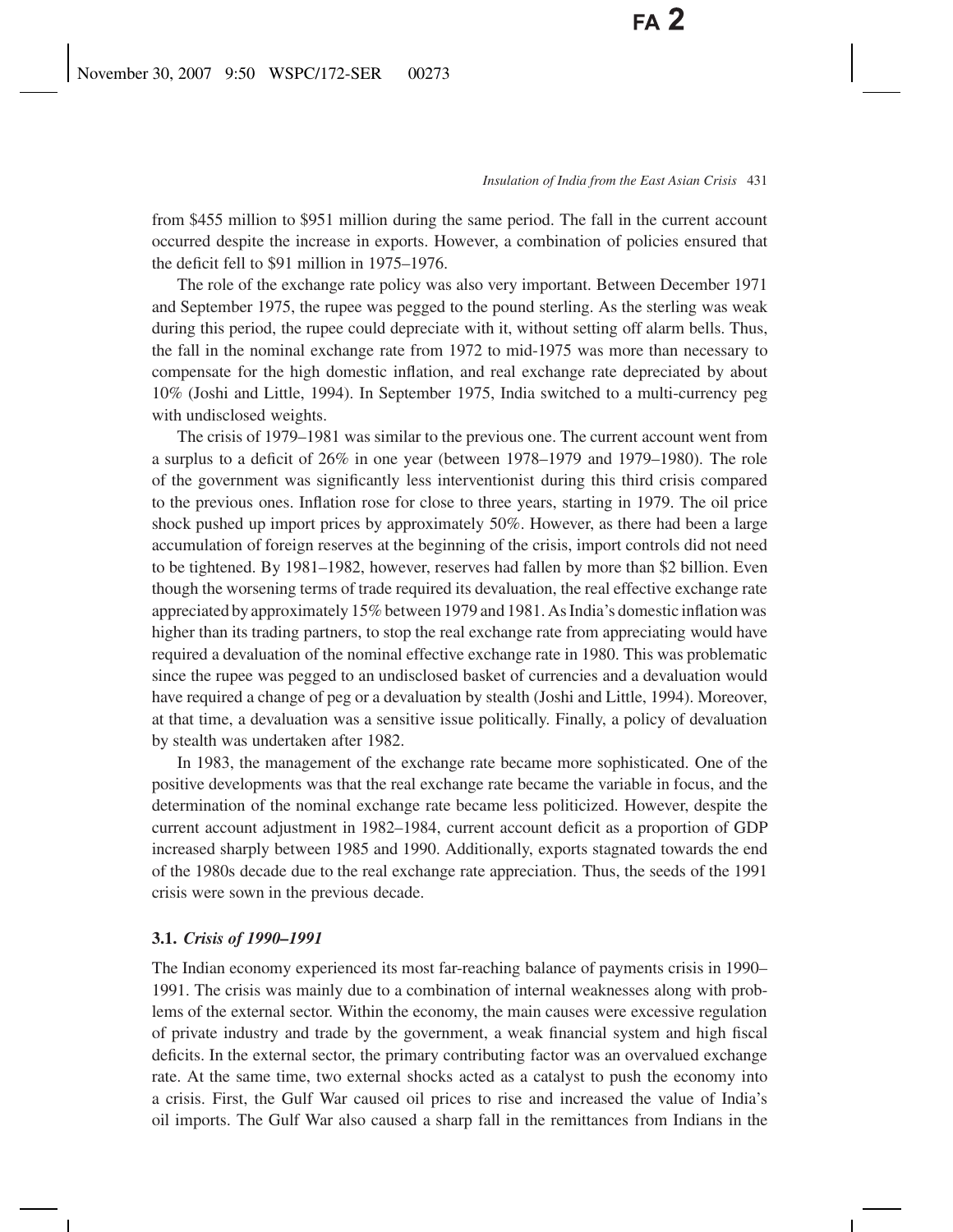#### 432 *The Singapore Economic Review*

Gulf region, thus increasing the pressure on India's balance of payments. The global slowdown during this period exacerbated the crisis by causing a slowdown in the growth rate of India's export volumes. The result was a loss of investor confidence that resulted in a credit downgrade.

The government undertook a comprehensive plan to deal with the crisis, among which, one was to devalue the exchange rate and transform the system from a discretionary, basketpegged system, to a market-determined, unified exchange rate, following a short intermediate period of dual rates.

#### **3.2.** *How the crisis built up*

At the end of the 1980s, domestic demand increased due to the drop in the volatility of the agricultural sector in 1989–1990 as well as the expansion in domestic credit creation. Government spending was very significant during this time, and the fiscal deficit rose to 10% of the GDP. Domestic inflation rate was over 12% and the current account deficit was increasing to about 3% of the GDP. In addition, by September 1990, the net capital inflows of Non-Resident Indians, which had been significant, turned negative. Access to short-term credit and commercial borrowings were extremely restricted and difficult. Thus, this time round, macroeconomic policy mismanagement played a much more central role. As India's creditworthiness was downgraded by international agencies, foreign investment dried up. India's foreign reserves reached one of the lowest levels in recent history — approximately US\$1 billion, which was just enough for a two-week imports. The Reserve Bank of India (RBI) was forced to send gold to the Bank of England and the country was almost defaulting on its foreign liabilities. At this time, the government turned to the IMF for help.

Fiscal policy was extremely lax: the fiscal deficit increased from 8%–10% of the GDP between 1980 and 1989. In the 1970s, the fiscal deficit had averaged about 4.5%. Balance of payments worsened despite rapid growth in exports and a fall in oil prices. According to Joshi and Little (1994), the crisis of 1990 originated in the mismanaged policy decisions taken after the second oil shock. Real exchange rate appreciation resulted in stagnation in exports. Fiscal deterioration was unchecked and led to a worsening current account deficit, even as domestic and foreign debts increased rapidly.

Domestic demand pushed up the overall growth in the economy, but it had other adverse effects. The liberal trade regime made it difficult for the government to use traditional policies to control the burgeoning current account deficit. Therefore, the policy response hinged on using quantitative restrictions on imports. Other IMF-recommended policies included restricting domestic demand via reducing credit expansion and intense fiscal tightening. These resulted in dismal rates of growth: real GDP growth slowed down to less than 1%. The same period also saw a 19% devaluation of the rupee, backed with IMF credit.

Even though overall growth slowed down, the balance of payments situation improved dramatically. The deficit of 3.5% of the GDP in 1990–1991 fell to about 0.7% in 1991–1992. Foreign reserves increased to about \$6 billion. In July 1991, the rupee was devalued by 18% and this became one of the first actions of the liberalization program.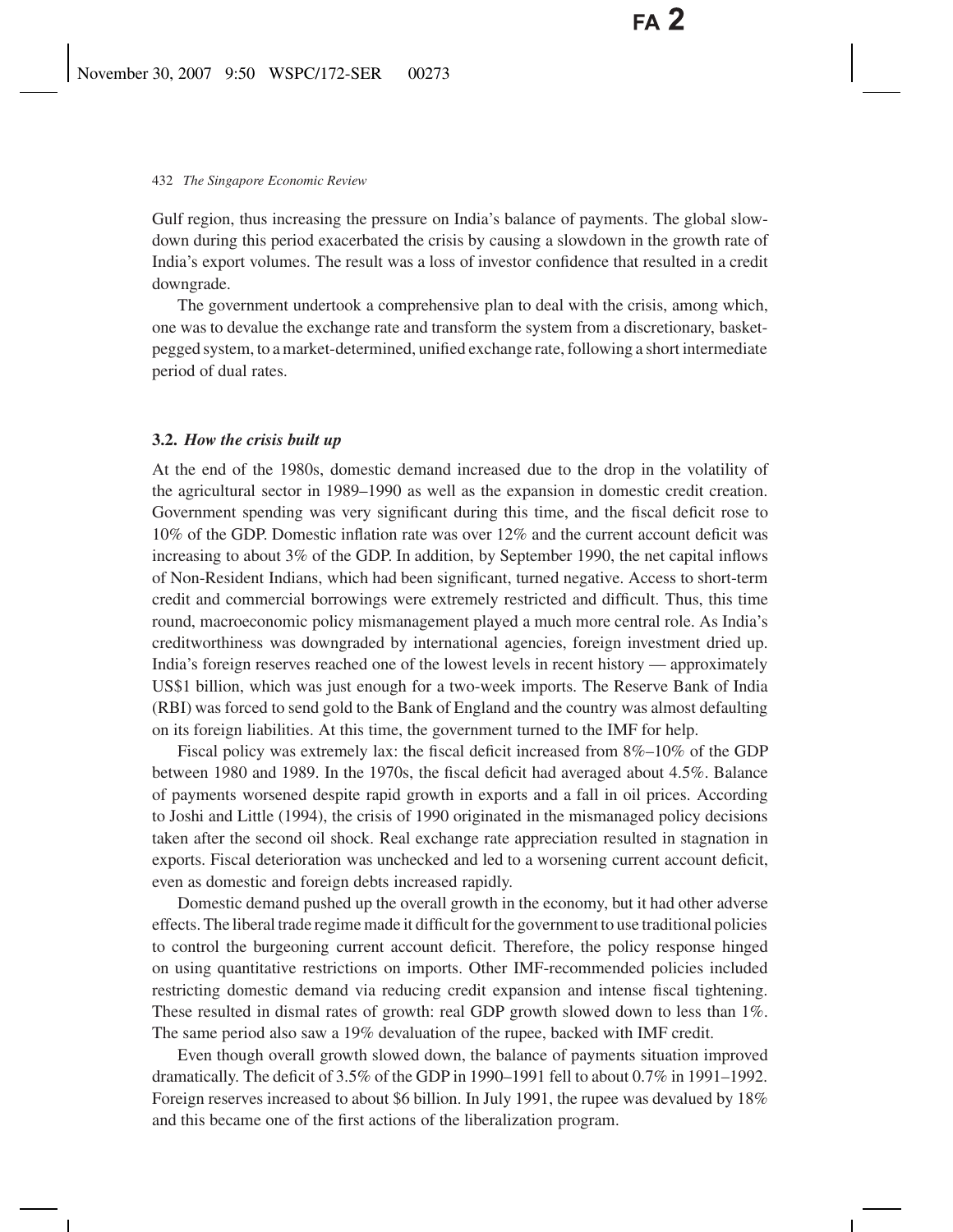## **3.3.** *Liberalization of the Indian economy*

By 1991, an ambitious plan for the liberalization of the Indian economy was introduced by the new government. The aim was to liberalize markets and introduce greater market orientation into the system. The main policy measures aimed at reducing high fiscal deficit, controlling high inflation levels and regulating monetary policy further. Some of the reforms are discussed below.

#### 3.3.1. *Financial sector reforms with market-determined interest rates*

The banking sector was one of the biggest beneficiaries of the reform program. The banking sector forms the largest part of the financial sector in India. More than 80% of the funds flowing through the financial sector are accounted for by the banks. In 1969, most major banks had been nationalized, and the share of private sector banks fell to about 11%. Bank activities such as setting interest rates and commercial borrowings were heavily regulated.

In the 1991 reform program, the policymakers gave considerable importance to the banking sector. At the time, investor and deposit protection was mostly non-existent, and the sector was plagued with low profitability. Some of the measures put in place were: financial and accounting statements of banks were made more transparent and aligned to international standards; the administrated interest rate structure was dismantled and most important interest rates such as the deposit rate were market-determined; criterion for determining Non-Performing Loans (NPL) was tightened and the 364-day Treasury bills and 5 and 10-year bonds were introduced by the government. Public sector banks were allowed to access the capital markets and the reduction of mandatory allocation of their credit to priority sectors improved profitability. There were also stringent, prudential limits on the exposure of financial intermediaries to stocks and real estate.

These reforms undertaken from 1991 through 1997 improved the financial soundness and credibility of banks, increased competitiveness within the system and made the institutional framework more resilient to crises.

## 3.3.2. *Monetary policy reforms and diversification of monetary instruments*

Prior to 1991, the main goal of monetary policy was to neutralize the impact of the fiscal deficits. Money supply was driven largely by the government resorting to central bank borrowing through automatic monetization and *ad hoc* bill issuance. Thus, there was a close link between fiscal and monetary policies. This was gradually phased out of the system with restraints on automatic monetization of budget deficits. There was also emphasis on the development of money and financial markets including those for government securities and bills. Open market operations were activated to impact liquidity and the central bank increasingly used the repo (repurchase agreements) rate as well as overnight call money intervention. The Bank Rate was also restored as a signaling instrument for monetary policy and there was a phased reduction in the reserve requirement ratios of the cash reserve ratio and the statutory liquidity requirement. As we shall see later, monetary policy was used actively during the crisis period to stabilize the volatility in the foreign exchange market.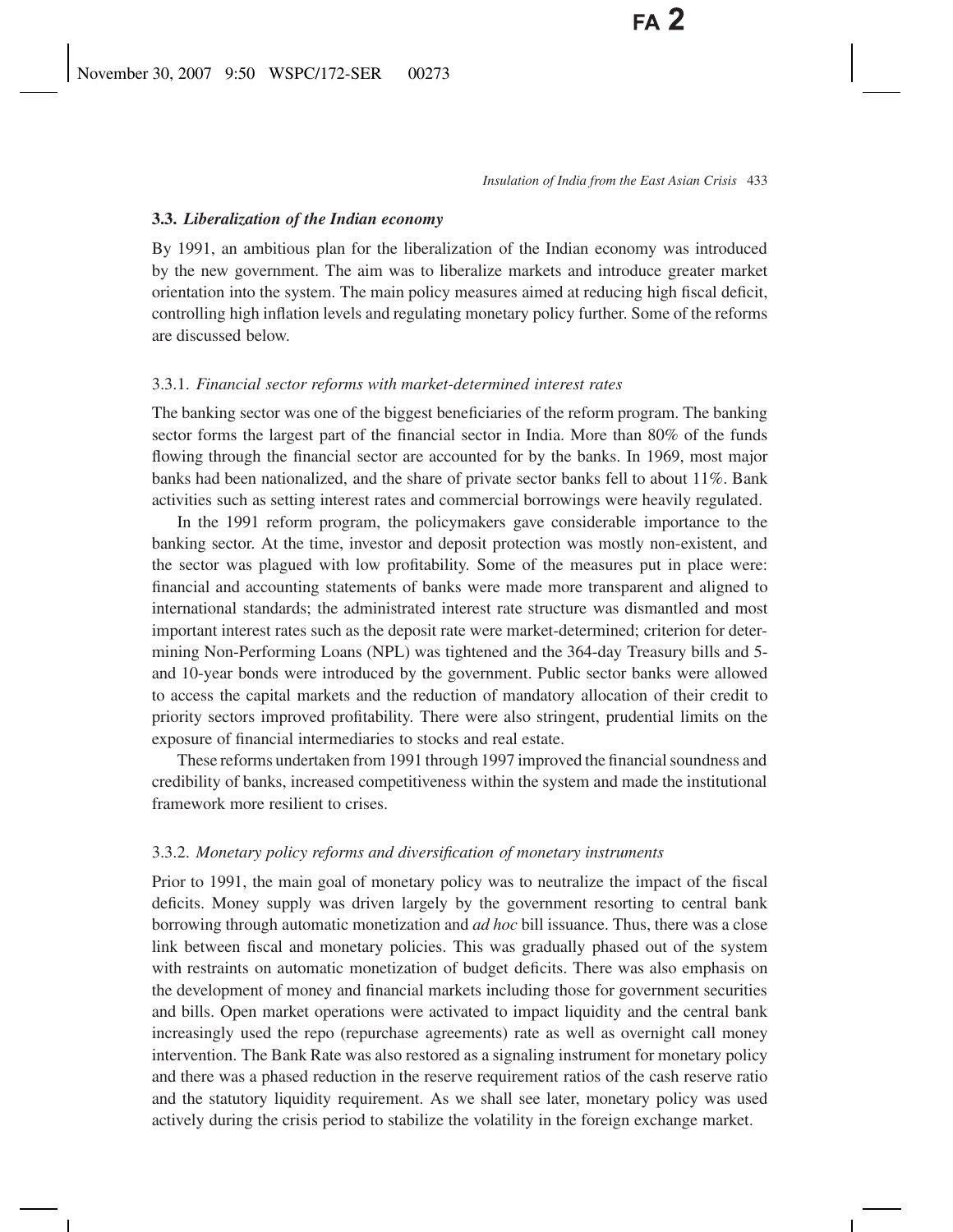## 3.3.3. *Capital account reforms with reasonable degree of capital control*

Although wide-ranging measures were taken in the financial sector, the role of the central bank, and monetary and fiscal policies, the government remained cautious about full capital account convertibility. Foreign direct investment (FDI) was allowed into the country only after 1991. The current account was made fully convertible in August 1994, following the IMF program. Further deregulation measures were adopted by the RBI following the slowdown of foreign capital after the Mexican crisis. Despite significant liberalization measures, restrictions remained. We briefly discuss the specific capital controls imposed in India as well as their selective relaxation.

Before 1991–1992, FDI was controlled on a case-by-case basis and was therefore reduced to a trickle. In the liberalization program, automatic approval of foreign investment for up to 51% of shareholding was allowed for a wide range of industries. By 1996, the number of industries where FDI was allowed was expanded considerably, and in some cases, foreign equity of up to 74% was allowed.

Prior to the reform measures of 1991–1992, foreign portfolio investment was mostly not allowed. In 1992, some foreign institutional investors (FIIs) such as pension funds and mutual funds were permitted to invest in listed securities in the primary and secondary markets in equities and bonds. By 1997, the FIIs could invest in government securities and Treasury bills as well. Capital income and capital gains could also be repatriated at the market exchange rate.

Several other kinds of capital controls did not see much relaxation. Offshore borrowing by Indian companies continued to be controlled on a case-by-case basis by the government. An overall annual ceiling for external commercial borrowing was also maintained. Commercial banks were not allowed to maintain deposits or make loans in foreign currencies. Their foreign assets and liabilities were also strictly controlled. Thus, overall, the internationalization of the rupee was strictly controlled. Offshore trading of the rupee was prohibited. Policy was generally directed towards limiting forward trading in the foreign exchange to hedging current account transactions. Thus, the forward market lacked depth and was liquidity-deficient. In fact, all of these controls on capital market liberalization helped to insulate India from the East Asian crisis.

#### 3.3.4. *Reform towards greater exchange rate flexibility*

The RBI undertook policies to move towards a market-determined exchange rate system along with the liberalization measures discussed above. This was a marked contrast from the pegged regime before. As shown in Table 5, India had put in place a rupee exchange rate system whereby the currency was pegged against a basket of international currencies. In the early 1990s, amongst the several measures taken to tide over the crisis was a devaluation of the rupee in July 1991 to maintain the competitiveness of Indian exports. This initiated the move towards greater exchange rate flexibility. A liberalized exchange rate management system (LERMS) was put in place in March 1992 along with other measures to liberalize trade, industry and foreign investment. This made the rupee partially convertible on the current account through a dual exchange rate.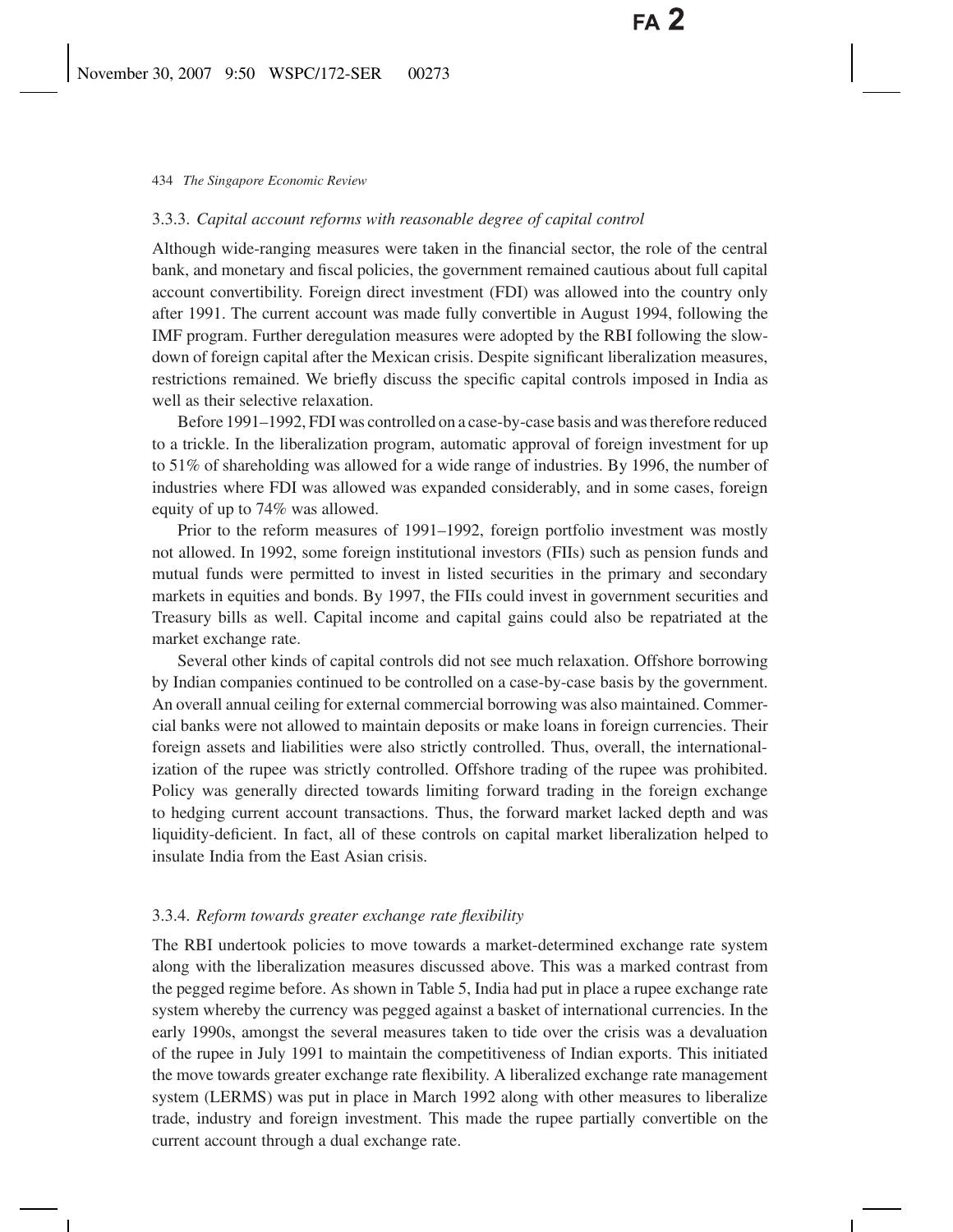| Table 5. Chronology of the Indian Exchange Rate |  |
|-------------------------------------------------|--|
|                                                 |  |

| Year              | The Foreign Exchange Rate Market and Exchange Rate                                                                                                                                                                                                                                                                                                                                                                                                                                                                                                                                                                                                                                                  |
|-------------------|-----------------------------------------------------------------------------------------------------------------------------------------------------------------------------------------------------------------------------------------------------------------------------------------------------------------------------------------------------------------------------------------------------------------------------------------------------------------------------------------------------------------------------------------------------------------------------------------------------------------------------------------------------------------------------------------------------|
| 1947-1971         | Par Value system of exchange rate. Rupee's external par value was fixed in terms of gold<br>with the pound sterling as the intervention currency.                                                                                                                                                                                                                                                                                                                                                                                                                                                                                                                                                   |
| 1971              | Breakdown of the Bretton Woods system and floatation of major currencies. Rupee was<br>linked to the pound sterling in December 1971.                                                                                                                                                                                                                                                                                                                                                                                                                                                                                                                                                               |
| 1975              | To ensure stability of the rupee, and avoid the weaknesses associated with a single currency<br>peg, the rupee was pegged to a basket of currencies. Currency selection and weight<br>assignment was left to the discretion of the RBI and not publicly announced.                                                                                                                                                                                                                                                                                                                                                                                                                                  |
| 1978<br>1978-1992 | RBI allowed the domestic banks to undertake intra-day trading in foreign exchange.<br>Banks began to start quoting two-way prices against the rupee as well as in other currencies.<br>As trading volumes increased, the "Guidelines for Internal Control over Foreign Exchange"<br>Business" were framed in 1981. The foreign exchange market was still highly regulated with<br>several restrictions on external transactions, entry barriers and transactions costs. Foreign<br>exchange transactions were controlled through the Foreign Exchange Regulations Act<br>(FERA). These restrictions resulted in an extremely efficient unofficial parallel (hawala)<br>market for foreign exchange. |
| 1990-1991         | Balance of Payments crisis (see above).                                                                                                                                                                                                                                                                                                                                                                                                                                                                                                                                                                                                                                                             |
| <b>July 1991</b>  | To stabilize the exchange rate market, a two-step downward exchange rate adjustment was<br>done $(9\%$ and $11\%)$ . This was a decisive end to the pegged exchange rate regime.                                                                                                                                                                                                                                                                                                                                                                                                                                                                                                                    |
| March 1992        | To ease the transition to a market-determined exchange rate system, the Liberalized<br>Exchange Rate Management System (LERMS) was put in place, which used a dual<br>exchange rate system. This was mostly a transitional system.                                                                                                                                                                                                                                                                                                                                                                                                                                                                  |
| March 1993        | The dual rates converged, and the market-determined exchange rate regime was introduced.<br>All foreign exchange receipts could now be converted at market-determined exchange rates.                                                                                                                                                                                                                                                                                                                                                                                                                                                                                                               |

*Source*: Reserve Bank of India.

In March 1993, India switched over to a unified market-determined exchange rate system from the existing dual rate regime. Since 1993, the exchange rate has exhibited fluctuations that have been more severe during the crisis period. For instance, it depreciated by 6.31% between July 1997 and March 1998 and by approximately 11% from July 1997 to December 1998 (Table 3). Foreign currency reserves fell from \$29 billion to \$26.77 billion between July 1997 and June 1998. But by December 1998, reserves increased to \$29.83 billion.

As the capital account was liberalized and capital inflows increased, there was increasing pressure on the rupee to appreciate. To prevent a decline in competitiveness due to this, the RBI purchased some of these inflows and added them to the foreign reserves. The subsequent increase in reserves led to an extended period of stability of the currency.

Until July 1995, the exchange rate markets were fairly stable. As the capital account was liberalized, capital inflows increased enormously during this period. Foreign currency assets of the RBI increased from US\$6.4 billion to US\$20.8 billion between March 1993 and March 1995. This helped in maintaining the stability of the rupee.

Between August 1995 and March 1996, a change in international capital flows following the Mexican crisis, a rise in the current account deficit, and an appreciation of the US dollar put pressure on the rupee, ending the previous phase of stability. The size and frequency of direct interventions by the RBI increased during this time (see below).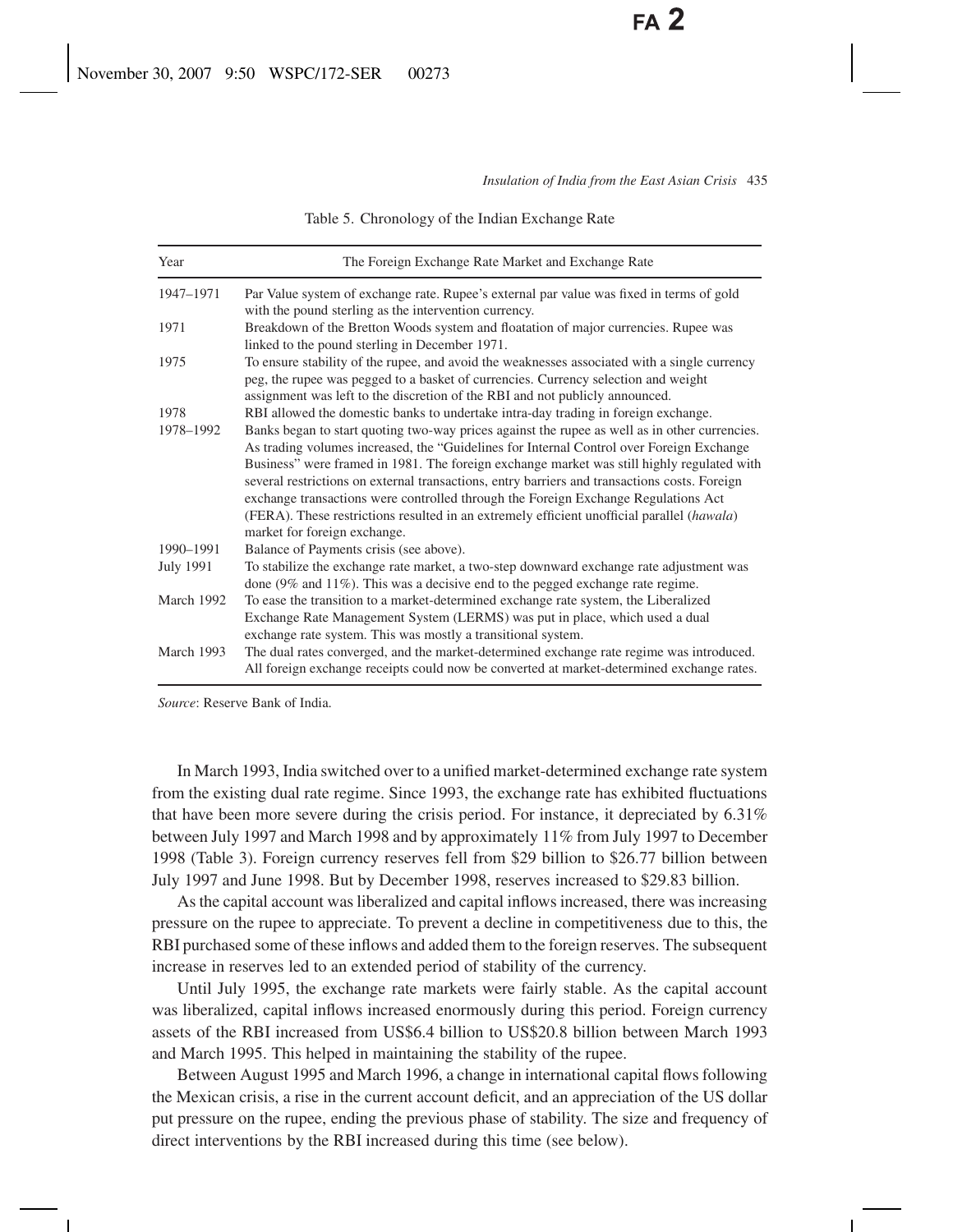In the period immediately preceding the East Asian crisis (April 1996 to mid-August 1997), the foreign exchange market regained most of its previous stability. Capital flows and reserves also reached their previous levels.

The East Asian crisis and the subsequent contagion effects had significant effects on the Indian foreign exchange rate market. For instance, the rupee depreciated by over 9% between June 1997 and December 1997 and by approximately 19% from June 1997 to December 1998 (Table 3). Foreign currency reserves fell between July 1997 and June 1998, but reversed by December 1998. These effects were, however, small compared to the corresponding changes in Thailand, South Korea and Malaysia as indicated in Table 3.

# **4. How Did India Insulate Herself from the East Asian Crisis?**

Some of the factors that helped to insulate India relatively from the crisis include the following: (1) India's progression towards a flexible exchange rate with timely exchange market intervention and implementation of monetary policy measures by the central bank; (2) limited capital liberalization with restrictions on capital flows; (3) financial reforms towards strengthening the institutional framework, improving transparency and imposing prudential limits on exposure to real estate and stocks; and (4) India's weak trade linkages with the crisis-hit East Asian economies. The liberalization program undertaken after the BOP crisis in 1990–1991 also contributed towards ensuring strong macroeconomic fundamentals in the Indian economy.

While the crisis-hit East Asian countries also exhibited strong macroeconomic fundamentals before the crisis, a stark difference between India and the five Asian economies is that capital flows (including portfolio equity investment) into these economies were large and variable. The juxtaposition of high private credit and volatile capital flows in response to opportunities for profits leading to asset price inflation fueled the crisis.

Nevertheless, although India was relatively closed in terms of capital liberalization, it was not totally immune from the crisis. Some of the policy measures that provided support to India during the crisis period are explained below. The intervention policy adopted by the central bank is described in detail followed by a brief discussion on monetary policy measures and capital controls.

## **4.1.** *Intervention by the RBI*

Since August 1994, the rupee has been convertible on the current account and the process of integration of the Indian financial market with the rest of the world has been underway. Capital account convertibility is allowed for foreigners, foreign-based corporate and nonresident Indians. Several types of exchange controls have been dismantled and the Indian rupee is no longer pegged. The RBI, however, continues to follow a policy of managed float. The managed float of the rupee has two objectives — to foster international competitiveness and to limit daily market volatility.

The exchange rate regime can be interpreted as "more flexible" during normal market conditions, and "managed" when chaos prevails. In the former case, exchange rate changes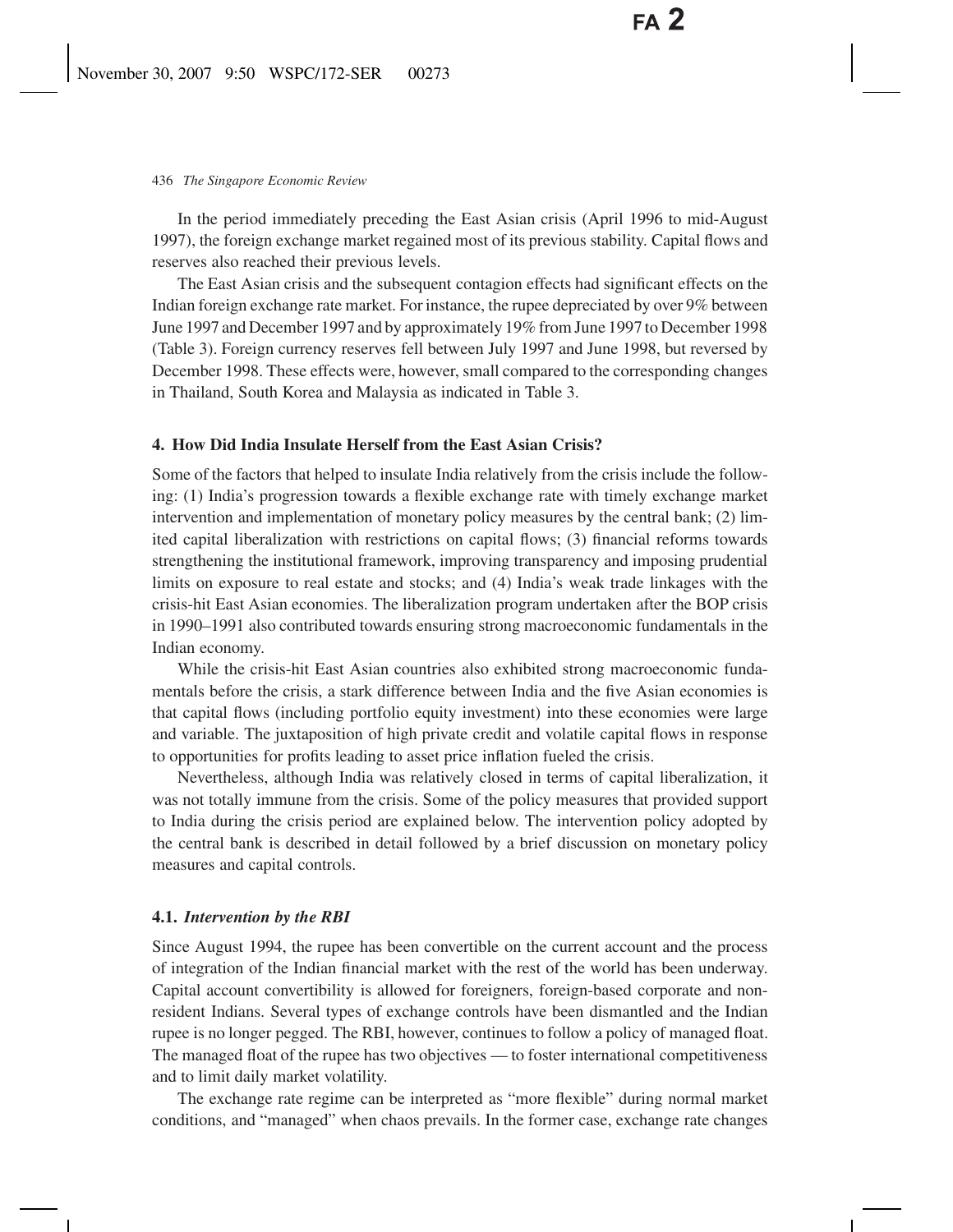may be viewed as "passive", while in the latter case, central bank's intervention is "active". The objective behind the passive exchange rate changes is to avoid persistent misalignment, whereas in the case of active intervention, the objective is to avoid disruptive market corrections. During the phases of active intervention, measures of "leaning against the wind" may be applied, while "leaning with the wind" would be the theme of the passive episode. Intervention is used for several reasons: evening out the volatility of the exchange rate and correcting the misalignment in relation to fundamentals, as well as to prevent depreciation of the rupee and keep it along the desired macroeconomic path.

We use the empirical observations on intervention and exchange rate volatility to show that the Bank was generally averse to excessive fluctuations of the exchange rate during the crisis, and took measures to moderate the movements in the case of volatility in the foreign exchange market. The high correlation between volatility and monthly changes can be easily seen from Figure 9, which shows the level of RBI intervention during the East Asian crisis period as measured by sales and purchases of the US dollar. Gross intervention is the sum of purchases and sales of the US dollar, irrespective of the sign. Net intervention is the same, except that the sum takes account of the signs. The monthly percentage changes and volatility<sup>5</sup> of the exchange rate is plotted in Figure 10. Using Figures 9 and 10, we note the close association between the Bank's intervention and the volatility of the exchange rate — higher level of intervention in January 1998 was used in view of the significantly higher volatility of the rupee–dollar exchange rate between November–December 1997. High volatility between May–July 1998 resulted in the second major spike in intervention activity between July and September 1998. Thus, the RBI used its intervention strategy



Figure 9. RBI Intervention

<sup>5</sup>Volatility is measured by the moving three-month standard deviation of the exchange rate.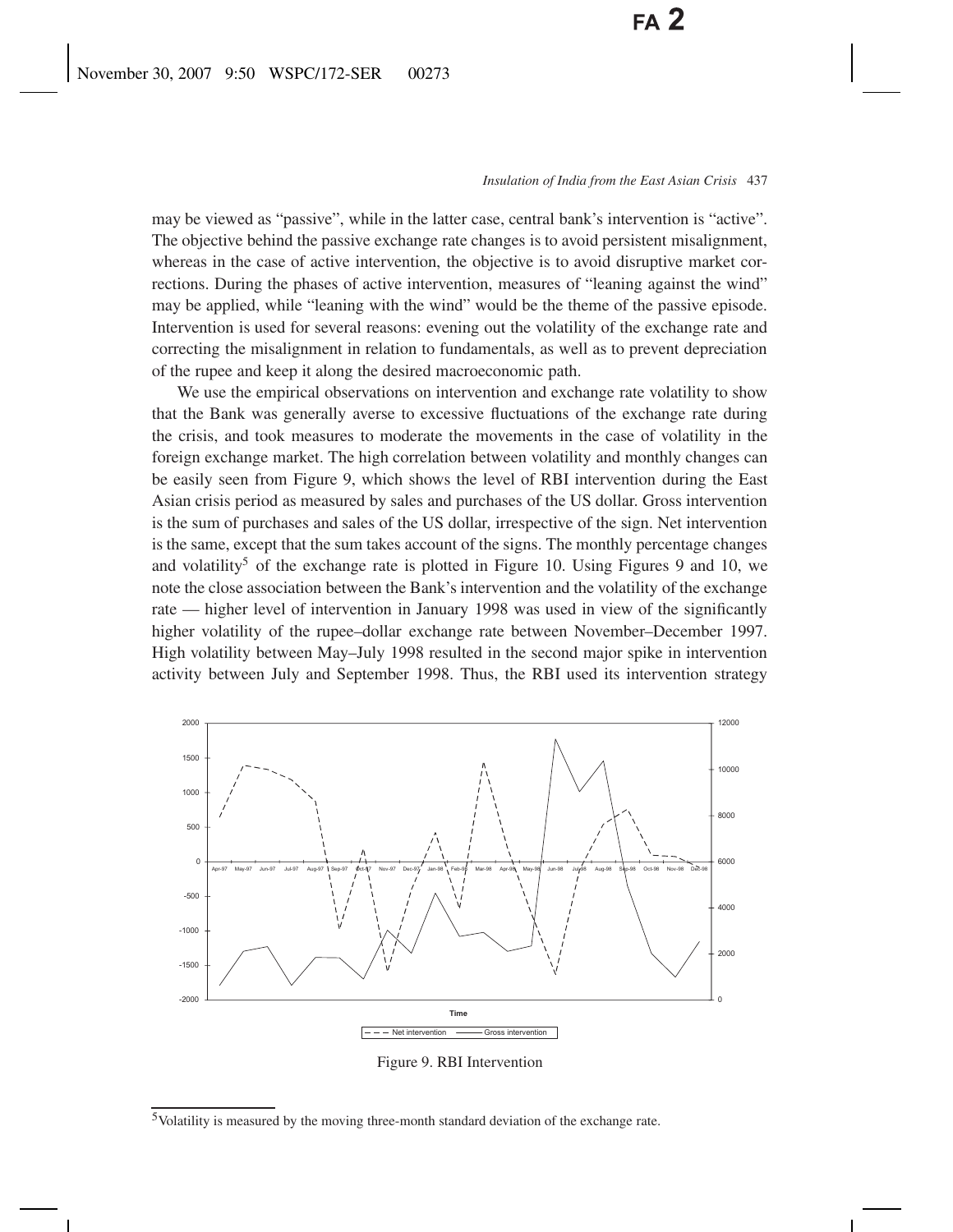

Figure 10. Exchange Rate Monthly Changes and Volatility

to temper the volatility of the exchange rate following periods of large fluctuations in the exchange rate during the crisis period.<sup>6</sup>

This intervention strategy thus played an important stabilizing role during the crisis. Substantial intervention by the Bank in the spot and forward exchange rate markets helped to curb speculative pressures and excessive volatility. The risk of destabilization was reduced by allowing exchange rate flexibility to some extent. It is clear from the discussion above and Figures 9 and 10 that the RBI's intervention activity helped to curtail volatility during the East Asian financial crisis. It is also worth noting that while the central bank's intervention activities were able to impart stability to India's foreign exchange market, similar actions were not possible in some of the East Asian countries due to their fixed parity with the dollar.

# **4.2.** *Monetary policy of the RBI*

Monetary policy was tightened in a phased manner from November 1997 onwards as RBI interventions were deemed inadequate in controlling the volatility of the foreign exchange market. This resulted in a mid-January 1998 package that signaled an increase in interest rates and increased the reserve requirements. The pressures of the foreign exchange market

<sup>6</sup>In the current exchange rate regime, the bank adheres to the "managed floating" doctrine with some intervention. Over recent years, the broadly market-determined exchange rate policy has implied that the Indian exchange rate has demonstrated adequate flexibility against major world currencies. The central bank has been selling and buying US dollars in the foreign exchange market to reduce volatility caused by the demand-supply mismatch. It is important to note, however, that such interventions are not to maintain the exchange rate in any predetermined band. In recent years, as capital movements have increased, the exchange rate has become more volatile.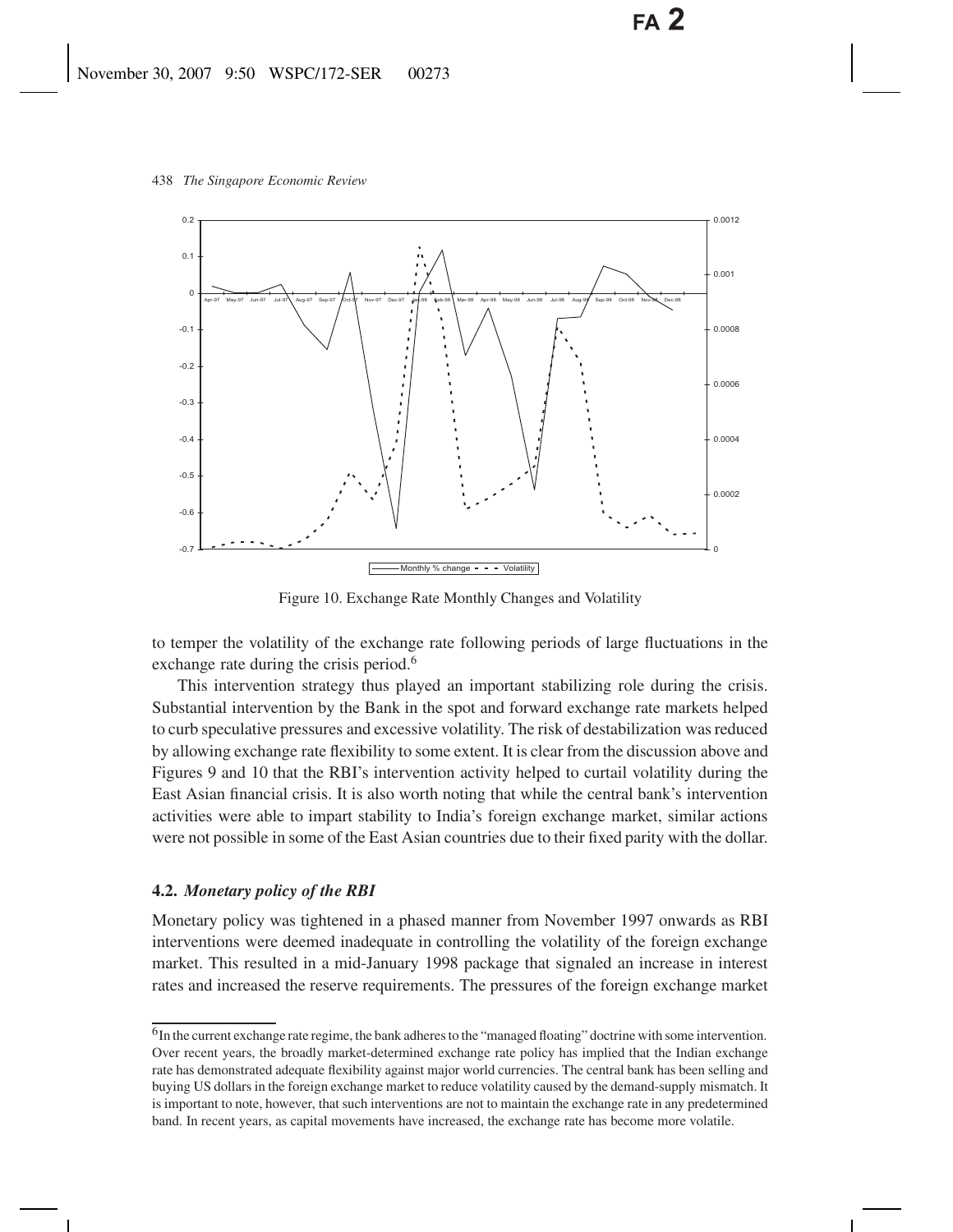| Exports $(\% )$ | Imports $(\%)$ |
|-----------------|----------------|
| 1.03            | 0.90           |
| 1.12            | 1.79           |
| 1.77            | 3.25           |
| 1.33            | 2.20           |
| 0.48            | 0.15           |
|                 |                |

# Table 6. Share of East Asian Countries in India's Exports and Imports

*Source*: Centre for Monitoring Indian Economy, *Monthly Review*.

*Note*: Figures are for 2005–2006 fiscal year.

forced the RBI to resort to the "announcement effects" of the Cash Reserve Ratio (CRR), despite its previous commitment to use Open Market Operations (OMO) as the preferred indirect instrument of monetary policy. Other than the CRR and repurchase operations, the RBI also used export credit and surcharges on import finance. The program of reducing the CRR was deferred to the future in November 1997. Additionally, a fixed repo rate of 4.5% was introduced to absorb surplus liquidity. In December 1997 and January 1998, the CRR was increased by 1%. Similarly, the interest rates on repos were further increased: first to 5% and then further to 9%. The reverse repo facility was made available to Primary Dealers in Government Securities market at the Bank Rate on a discretionary basis. The Bank rate rose from 9% to 11% in January 1998. In April 1998, the monetary measures were eased and the CRR was reduced to its pre-crisis levels. Interest rate on fixed repos was reduced to 7% and later to 6%. Monetary policy was tightened again in August 1998 (Acharya, 2006). As a result of these measures, the rupee began to stabilize and market expectations of further depreciation were reversed.

# **4.3.** *Trade linkages with East Asian countries*

India's relative isolation from the contagion effects of the East Asian crisis can also be explained by her weak trade linkages with the other affected countries. Exports of 10 major East Asian countries (Thailand, Malaysia, Korea, Indonesia, Philippines, China, Hong Kong, Singapore, Japan and Taiwan) amongst themselves account for about 50% of their total exports. Trade ties are thus strong. However, as can be seen from Table  $6<sup>7</sup>$ , the East Asian economies affected by the crisis account for only a small portion of India's foreign trade.

# **4.4.** *Restrictions on capital flows*

Traditionally, there have been two kinds of capital controls: (1) targeted measures to regulate short-term inflows and outflows, and (2) pervasive restrictions on all sorts of capital transactions.

<sup>7</sup>Ratios are indicative of trade for the past few years.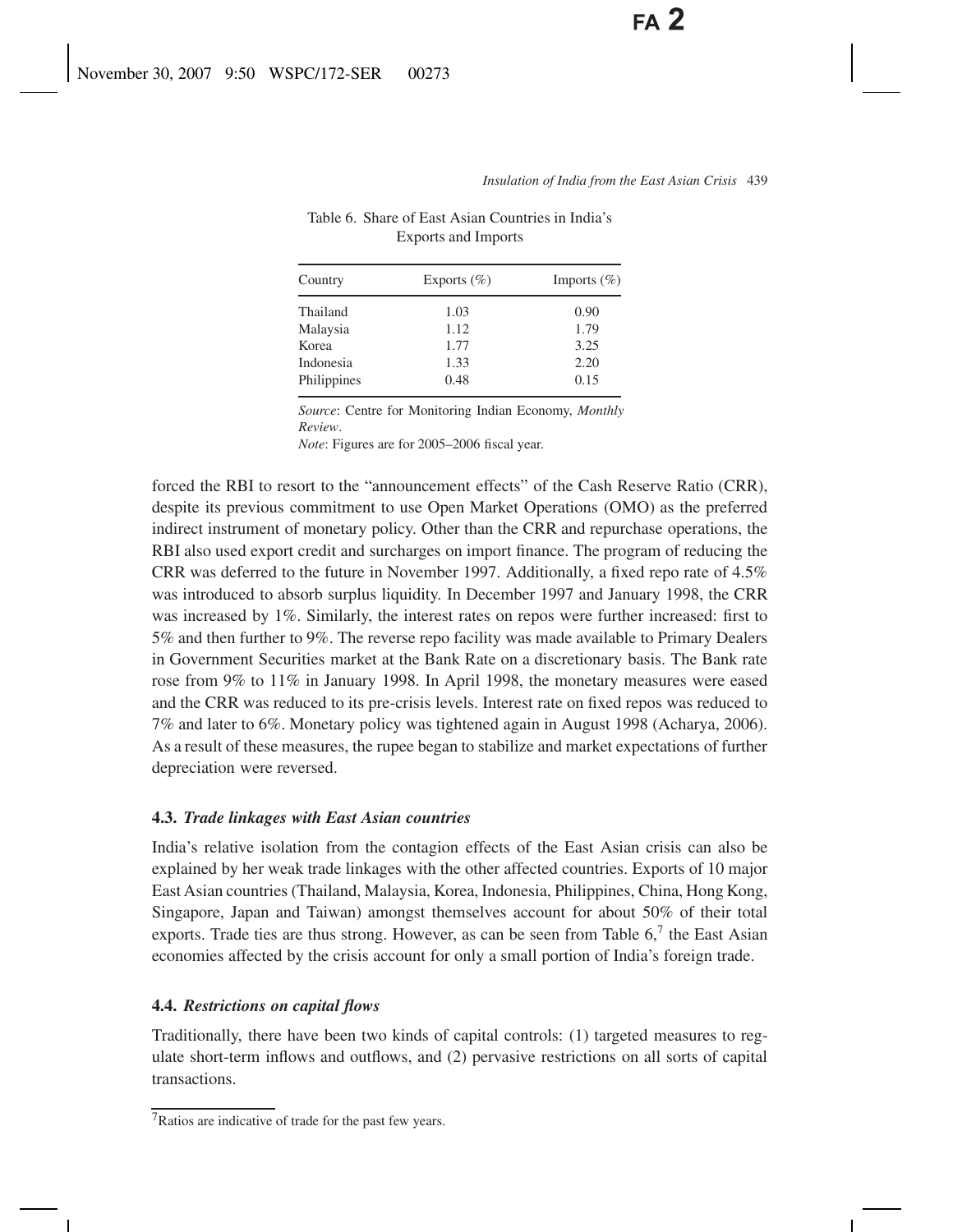#### 440 *The Singapore Economic Review*

Targeted measures include unremunerated reserve requirements, limits on open currency positions, taxes on cross-border flows and quantitative restrictions on portfolio transactions.<sup>8</sup> These kinds of measures are usually used in episodes of "overheated" portfolio inflows, or large capital outflows in a crisis period, when there are concerns about the effect of such flows on domestic interest rates and money growth.

Pervasive restrictions have usually been used to allow full use of domestic resources, without worrying about external volatility and influence. These include prohibitions on capital inflows and outflows, requiring approval for capital transactions, multiple exchange rate regimes, and often, current account restrictions. These kinds of measures were present in India before and during the East Asian crisis and helped to limit the contagion effect of the East Asian financial crisis in India.

#### **5. Conclusions**

This paper analyzes the effect of the East Asian financial crisis on the Indian exchange rate movements *vis-à-vis* those of the three other affected countries. Active intervention by the Reserve Bank of India, controls on capital flows, weak trade linkages, financial sector reforms and strong macroeconomic fundamentals helped India to be relatively immune from the East Asian crisis. Before the onset of the crisis, unlike the other afflicted East Asian countries, India was also able to keep short-term debt under control in relation to foreign reserves and total debt. This in turn enabled India to avoid an unstable debt structure. This was a direct result of controls on debt-creating short-term inflows.

Financial markets in India also saw a paradigm shift. In the pre-liberalization era, they were characterized by administered interest rates, quantitative ceilings, captive markets for government securities, pegged exchange rate, current and capital account restrictions. Various reforms have ensured that the markets have made the transition to a regime of marketdetermined interest and exchange rates, price-based instruments of monetary policy, current account convertibility and phased liberalization of the capital account.

While India was able to insulate herself from the East Asian crisis to a large extent, the imperative question a decade after the East Asian crisis is whether India is equipped to avert any future crises. As India moves towards greater integration with the global economy, several lessons from her own 1990–1991 crisis, the Latin American crisis as well as the East Asian crisis have been learnt. These include the importance of ensuring prudential norms in the financial and banking sectors, reducing the exposure of the financial sector to speculative markets including real estate and stocks; maintaining fiscal stringency; keeping external debt and the current account deficit at a low level; reducing volatility in the foreign exchange markets; as well as ensuring stability in capital flows.

To better understand the current state of the Indian economy, we examine first, the macroeconomic fundamentals of the economy, and second, the exposure of the economy to foreign capital inflows.

<sup>8</sup>Among the East Asian countries, Thailand and Malaysia are good examples of countries that used targeted measures during the 1997 crisis. Both economies have been fairly open to portfolio capital flows.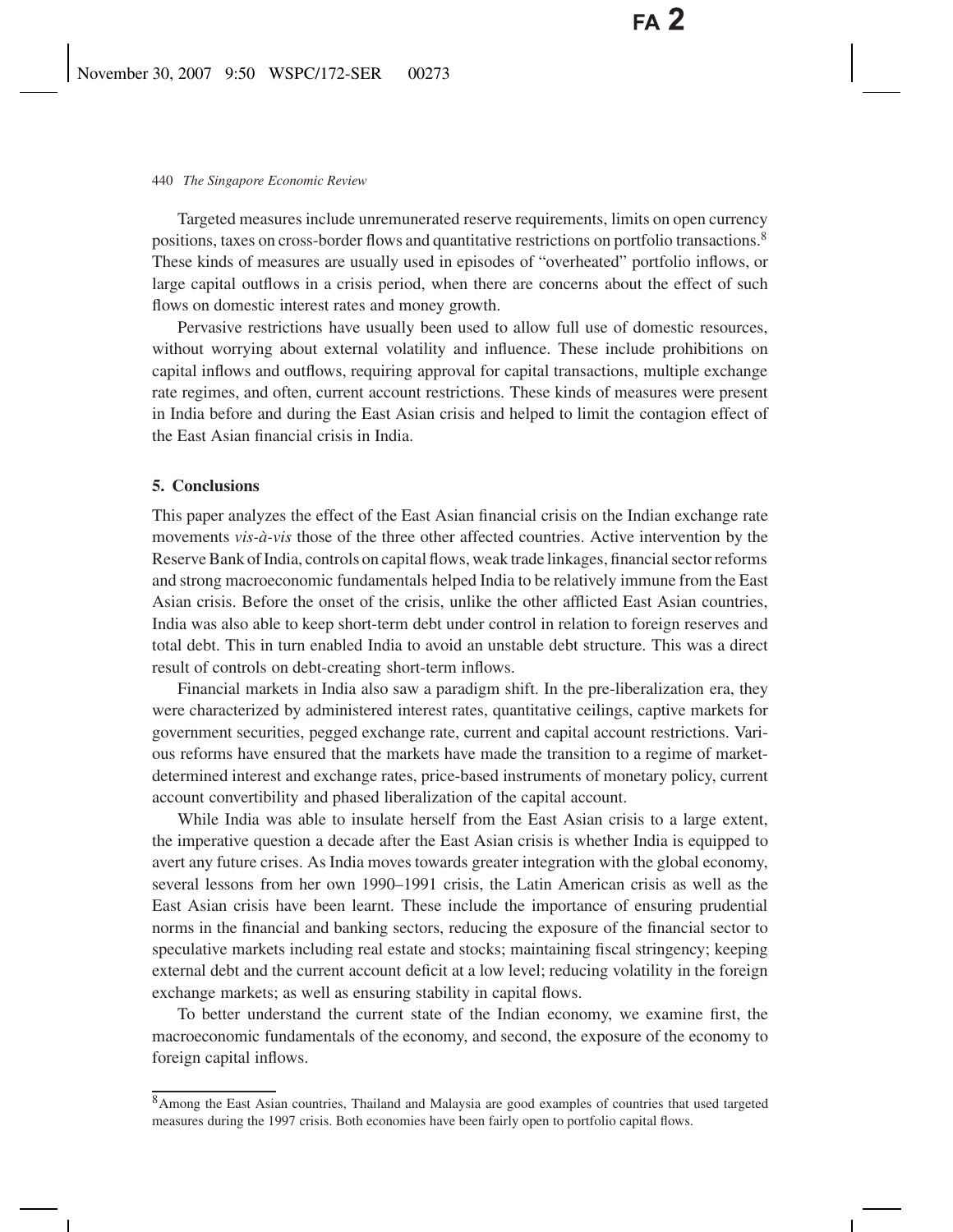|                                                    |               | <b>External Indicators</b> |               |                 |               |                         |                  |                  |                  |                  |
|----------------------------------------------------|---------------|----------------------------|---------------|-----------------|---------------|-------------------------|------------------|------------------|------------------|------------------|
|                                                    | 1990-<br>1991 | $1995 -$<br>1996           | 1996-<br>1997 | $1997-$<br>1998 | 1998-<br>1999 | 1999-<br>2000           | $2000 -$<br>2001 | $2003 -$<br>2004 | $2004 -$<br>2005 | $2005 -$<br>2006 |
| Trade Balance*                                     | 14.6          | 21.5                       | 18.8          | 18.7            | 18.3          | 19.4                    | 22.4             | 24.3             | 29.3             | 32.9             |
| Exports*                                           | 5.8           | 9.1                        | 8.7           | 8.5             | 8.0           | 8.2                     | 9.9              | 11               | 12.2             | 13.2             |
| Imports <sup>*</sup>                               | 8.8           | 12.4                       | 10.2          | 10.1            | 10.2          | 11.1                    | 12.5             | 13.3             | 17.1             | 19.7             |
| Current<br>Account<br>Deficit*                     | $-3.1$        | $-2.7$                     | $-1.2$        | $-1.4$          | $-1.0$        | $-1.0$                  | $-0.8$           | 2.6              | $-0.4$           | $-1.3$           |
| <b>REER</b>                                        | 99.98         | 100.97                     | 98.95         | 103.07          | 94.34         | 95.28                   | 99.3             | 99.04            | 99.68            | 102.27           |
| <b>NEER</b>                                        | 88.04         | 89.09                      | 89.03         | 91.97           | 90.34         | 90.42                   | 88.48            | 88               | 90.5             | 88.96            |
| Exchange Rate:<br>Re/S                             | 17.94         | 35.69                      | 35.49         | 37.16           | 42.07         | 43.33                   | 47.07            | 45.6             | 44.63            | 45.29            |
| Foreign<br>Exchange<br>Reserves<br>(billion \$)    | 5.8           | 21.7                       | 26.4          | 29.3            | 32.5          | 38                      | 42.3             | 113              | 141.5            | 151.6            |
| External Debt*                                     | 28.7          | 26.2                       | 23.4          | 22.1            | 21.2          | 21.2                    | 20.5             | 19.6             | 18.1             | 15.8             |
|                                                    |               |                            |               |                 |               | Key Economic Indicators |                  |                  |                  |                  |
|                                                    | 1990-<br>1991 | $1995 -$<br>1996           | 1996-<br>1997 | 1997-<br>1998   | 1998-<br>1999 | 1999-<br>2000           | $2000 -$<br>2001 | $2003 -$<br>2004 | $2004 -$<br>2005 | $2005 -$<br>2006 |
| <b>Real GDP</b><br>Growth                          | 5.6           | 7.3                        | 7.8           | 4.8             | 6.5           | 6.1                     | 4.4              | 7.5              | 8.5              | 9                |
| Saving*                                            | 23.1          | 25.1                       | 23.2          | 23.1            | 21.5          | 24.2                    | 23.4             | 29.7             | 31.1             | 32.4             |
| Investment*                                        | 26.3          | 26.9                       | 24.5          | 24.6            | 22.6          | 25.3                    | 24               | 28               | 31.5             | 33.8             |
| <b>Fiscal Deficit</b><br>(of Center<br>and State)* | 9.4           | 6.5                        | 6.4           | 7.3             | 9.0           | 9.5                     | 9.4              | 8.5              | 7.5              | 7.4              |
| Inflation<br>$(WPI)**$                             |               | 8.0                        | 4.6           | 4.4             | 5.9           | 3.3                     | 7.2              | 5.5              | 6.4              | 4.4              |

Table 7. Indian Economy — Key Variables

*Source*: Reserve Bank of India, *Handbook of Statistics; Economic Survey, 2007*.

∗Expressed as % of GDP; ∗∗WPI for All Commodities with 1993–1994 as base year.

India's current macroeconomic fundamentals are shown in Table 7. These show that India's macroeconomic fundamentals should be able to hold it in good stead in the years to come. The growth indicators show that the GDP growth approximately doubled between 1990–1991 and 2005–2006. The rate of GDP growth rose from about 3% in the 1950–1980 period to 6% in the 1980s and 1990s. In the last four years, between 2003 and 2007, the economy grew at 8.5% on average. Thus, there is tangible evidence of self-accelerating growth. The ratios of savings and investment to GDP have grown and inflation has been kept in check. Prices have been mostly stable. In line with the growing economy, the share of agriculture in GDP has also reduced to 20% from 40% in the 1970s, while the services sector is burgeoning to 60%.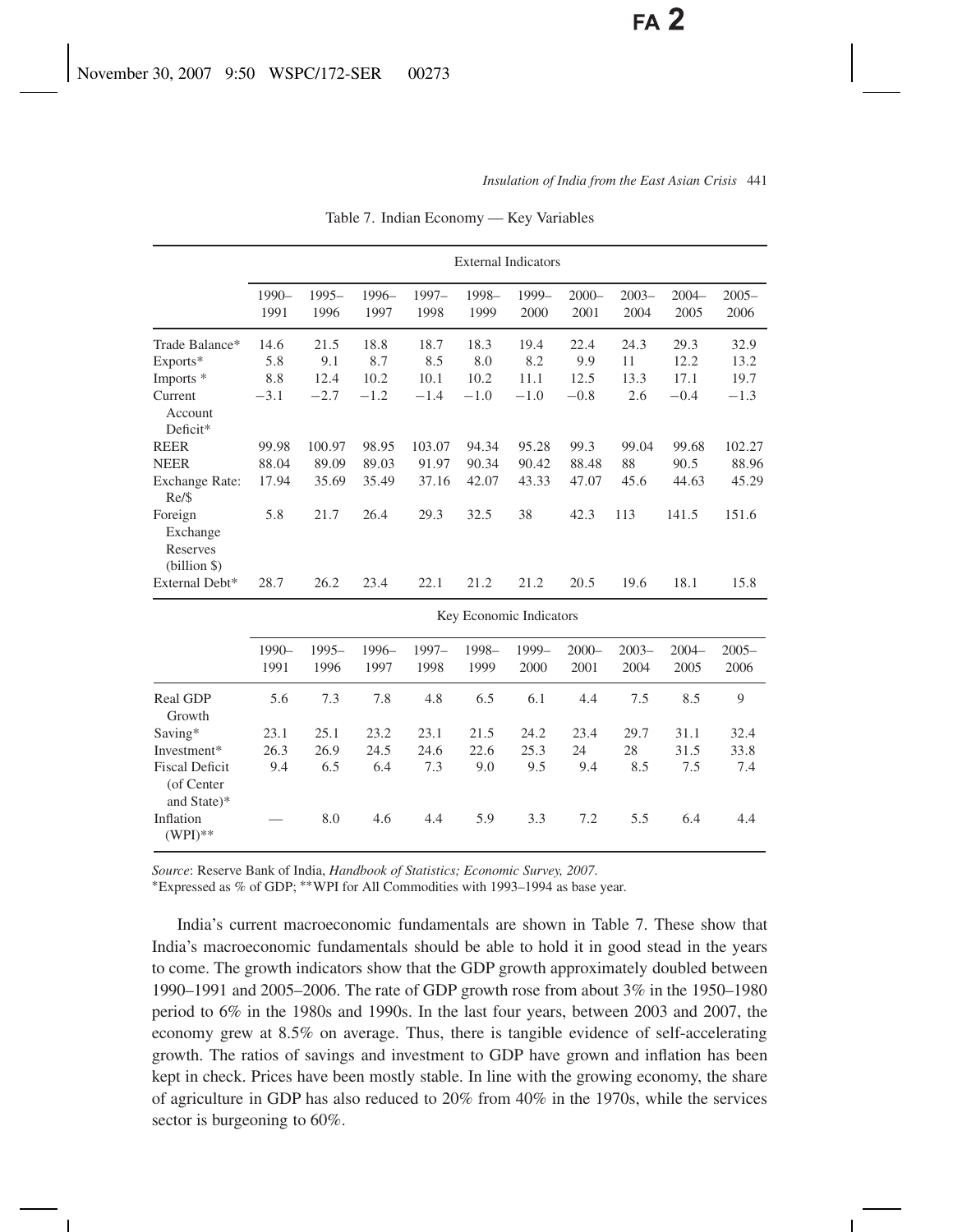#### 442 *The Singapore Economic Review*

The fiscal position of the government has also improved considerably. The deficit of the central and state governments reached unprecedented levels after the 1990–1991 crisis. Since then, efforts have been made to control this. Under the Fiscal Responsibility and Budget Management Act of 2003, the government intends to reduce the ratio of the gross fiscal deficit to GDP to 3%.

Trade in goods (exports plus imports) as a percentage of GDP has increased from 14.6% in 1990–1991 to 32.9% in 2005–2006. Exports have grown from 5.8% of GDP in 1990–1991 to 13.2% in 2005–2006, while imports have risen from 8.8% to 19.7% over the same period. Current account deficit has decreased over the years, showing the buoyant trade in services as well as remittances. On the other hand, foreign exchange reserves have seen a quantum jump from US\$5.8 billion in 1990–1991 to US\$151.6 billion in 2005–2006, reflecting the comfortable external position of the Indian economy.

The Indian economy also experienced a large increase in net capital flows following the introduction of reforms in the 1990s. Net capital inflows more than doubled from an average of US\$4 billion in the 1980s to an average of approximately US\$9 billion during 1993–2000. The proportion of non-debt flows in total capital flows increased from 5% in the second part of 1980s to 43% during 1990s and further to about 70% in 2000–2006. Table 8 shows the details of the division between non-debt and debt-creating flows.

As shown in Table 8, within non-debt-creating flows, the proportion of portfolio investment in total capital flows was more than 50% in 2003–2004 to 2005–2006, up from 28% in

|                                                         | $1990-$<br>1991 | $1995-$<br>1996 | $1996-$<br>1997 | $1997-$<br>1998                           | 1998-<br>1999 | $1999-$<br>2000 | $2000 -$<br>2001 | $2003 -$<br>2004 | $2004 -$<br>2005 | $2005 -$<br>2006 |
|---------------------------------------------------------|-----------------|-----------------|-----------------|-------------------------------------------|---------------|-----------------|------------------|------------------|------------------|------------------|
| <b>Total Capital</b><br>Inflows (Net)<br>(US\$ billion) | 7.1             | 4.1             | 12              | 9.8                                       | 8.4           | 10.4            | 10               | 17.3             | 28.6             | 24.2             |
|                                                         |                 |                 |                 | Composition of Capital Flows (% to Total) |               |                 |                  |                  |                  |                  |
| 1. Non-debt-<br>creating<br>inflows                     | 1.5             | 117.5           | 51.3            | 54.8                                      | 28.6          | 49.7            | 67.8             | 93.7             | 54.6             | 86.1             |
| a. Foreign<br>direct<br>investment                      | 1.4             | 52.4            | 23.7            | 36.2                                      | 29.4          | 20.7            | 40.2             | 25.8             | 21.4             | 32.7             |
| b. Portfolio<br>investment                              | 0.1             | 65.1            | 27.6            | 18.6                                      | $-0.8$        | 29              | 27.6             | 67.9             | 33.2             | 53.7             |
| 2. Debt-creating<br>inflows*                            | 83.3            | 57.7            | 61.7            | 52.4                                      | 54.4          | 23.1            | 59.4             | $-6.0$           | 35.2             | 37.0             |
| 3. Other capital<br>4. Total (1 to 3)                   | 15.2<br>100     | $-75.2$<br>100  | $-13$<br>100    | $-7.2$<br>100                             | 17<br>100     | 27.2<br>100     | $-27.2$<br>100   | 12.3<br>100      | 10.2<br>100      | $-23.1$<br>100   |

Table 8. Composition of Capital Inflows to India

∗Debt-creating inflows include the following: external assistance; external commercial borrowings; short-term credit; non-resident Indian deposits; and rupee debt service.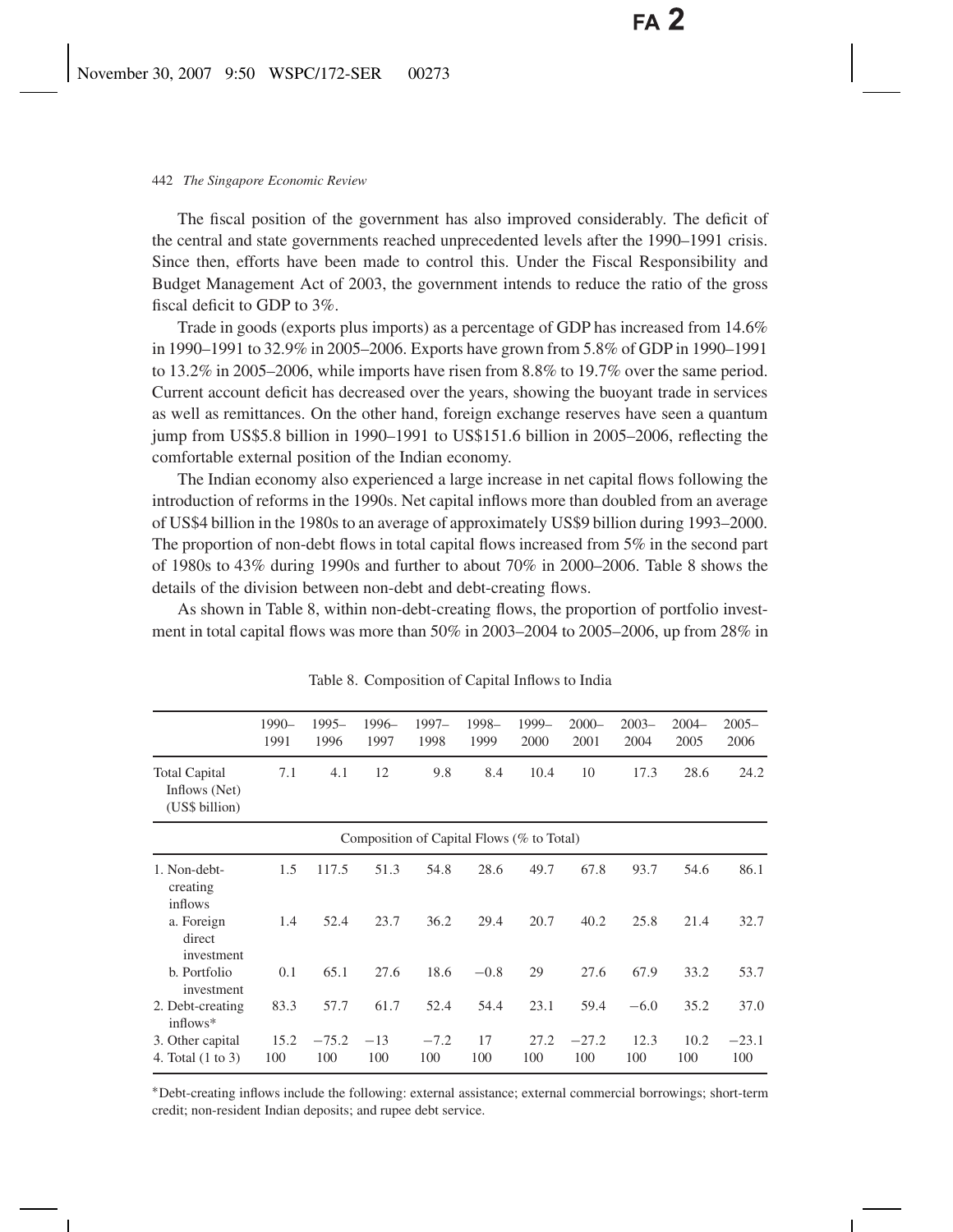1990–1991 to 1996–1997 and 18% in 1997–1998 to 2002–2003. This temporary drop in the 1997–1998 through 2002–2003 period was possibly due to the East Asian crisis as reflected in the data given in Table 8. The rise in the proportion of portfolio investment has also imparted increased volatility to the total capital flows, which in turn increases the volatility of the exchange rate. While the RBI has been playing an important role in the stabilization of capital flows via sterilization activities, with increased capital liberalization and global integration, India is now exposed to the volatility of foreign capital flows and, in general, that of the international financial environment.

Thus, despite the strong economic fundamentals, a sound financial architecture and active intervention by the central bank, a decade after the East Asian crisis, it is difficult to predict if India will be able to avert financial crises in the future. Due to the increase in the openness of the economy, India is now more vulnerable to external shocks than it was a decade ago. The key issue is that financial contagion is difficult to anticipate, especially since, to some extent, it depends on investor confidence, market sentiment and trust in financial markets, institutions as well as policy measures. With a change in confidence, Keynes' "animal spirits" may come into play that can make investors susceptible to herd behavior and speculative bubbles that can turn out to be self-fulfilling.

#### **References**

- Acharya, S (2006). Managing India's external economic challenges in the 1990s. In *Essays on Macroeconomic Policy and Growth in India*, pp. 124–154. New Delhi: Oxford University Press.
- Desai, P (2003). *Financial Crisis, Contagion and Containment: From Asia to Argentina*. New Jersey: Princeton University Press.
- Dua, P and A Sinha (2007). East Asian crisis and currency pressure: The case of India. Centre for Development Economics, Delhi School of Economics, Working Paper No. 158.
- Eichengreen, B, R Hausman and U Panizza (2003). Currency mismatches, debt intolerance and original sin: Why they are not the same and why it matters. NBER Working Paper No. 10036.
- Fratzcher, M (1998). Why are currency crisis contagious? *Weltwirtschaftliches Archiv*, 134(4), 664–691.
- Joshi, V and IMD Little (eds.) (1994). *India: Macroeconomics and Political Economy, 1964–1991*. New York: Oxford University Press.
- Radelet, S and J Sachs (1998). The onset of the East Asian financial crisis. NBER Working Paper No. 6680.
- Reserve Bank of India (2005–2006). *Report on Currency and Finance, 2005–2006.*